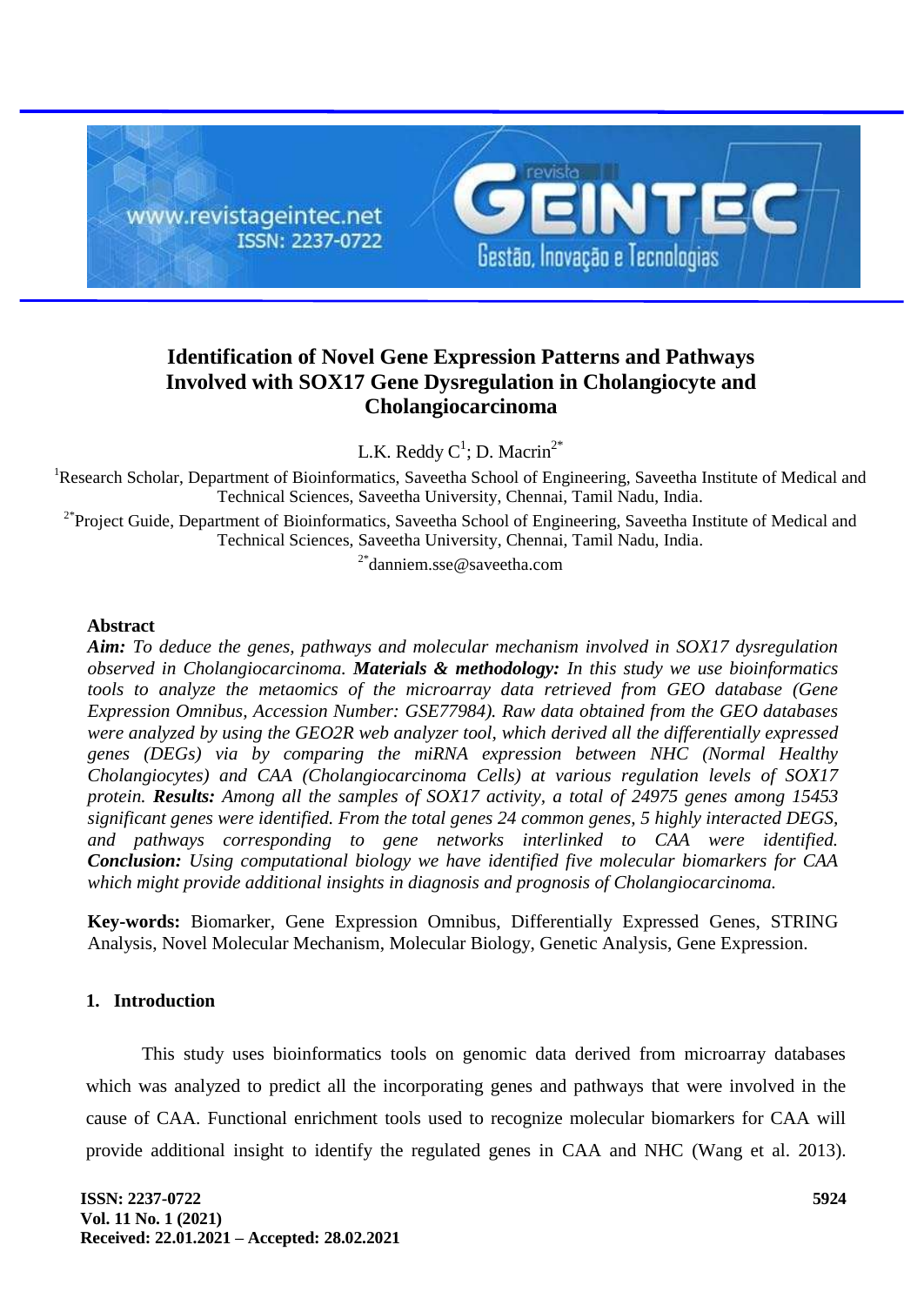Cholangiocarcinoma (CAA), a malignant tumor with heterogeneous groups that originate from the epithelial cells of biliary in liver or bile duct [\(Huang et al. 2016\).](https://paperpile.com/c/DOaQcX/xwYP) It is characterized as the second most common type of hepato-biliary malignant carcinoma along with deficient diagnosis tools along with poor prognosis due to asymptomatic condition at early stages of carcinoma [\(Banales et al. 2016\).](https://paperpile.com/c/DOaQcX/P7Kc) Since the past three decades, many incidences of CAA are elevating in many countries along with mortality rates [\(Bridgewater et al. 2013\).](https://paperpile.com/c/DOaQcX/VUvY) As per the RARECARE net project (2008), the incident cases of CAA were comparatively 40% higher in men compared to women [\(Zwan et al.](https://paperpile.com/c/DOaQcX/yrcM)  [2012\).](https://paperpile.com/c/DOaQcX/yrcM)Chronic inflammation and biliary duct cell injury are two main conditions for the cause of cholangiocarcinoma [\(Fava et al. 2007\).](https://paperpile.com/c/DOaQcX/Twg3) During the inflammation mechanism, cytokines are released into the microenvironment of biliary duct which are responsible for carcinogenesis by imparting signals along with aberrations in the genetic makeup by mutation [\(Jaiswal et al. 2001\).](https://paperpile.com/c/DOaQcX/BPZ8) Abnormalities of epigenetic and genetic modulation by the mutation of certain genes is characterized as Cholangiocarcinoma (CAA).

Some gene promoters, such as the promoter of the SRY-related HMG-box 17 (SOX17) transcription factor, have been shown to be hypermethylated in CCA tumours [\(Kamachi and Kondoh](https://paperpile.com/c/DOaQcX/dlAH)  [2013\).](https://paperpile.com/c/DOaQcX/dlAH)The SOX17 gene regulates proliferation, cell cycle and angiogenesis during cancer progressio[n\(Goeppert et al. 2014\)](https://paperpile.com/c/DOaQcX/vtEg) and also acts as Tumor suppressor gen[e\(Du et al. 2009\).](https://paperpile.com/c/DOaQcX/KIJL). SOX gene family members play vital roles in tumorigenesis and metastasis [\(Jaiswal et al. 2001; Banales et al.](https://paperpile.com/c/DOaQcX/BPZ8+RPP7+P7Kc)  [2020, 2016\).](https://paperpile.com/c/DOaQcX/BPZ8+RPP7+P7Kc) SOX17 expression level can alter the development of biliary endoderm epithelium during embryogenesis by incorporating wnt/β-catenin as transcription factors [\(Li et al. 2015; Jia et al.](https://paperpile.com/c/DOaQcX/eOKK+u62Q)  [2010\).](https://paperpile.com/c/DOaQcX/eOKK+u62Q) Regulation at the SOX17 expression level can impact cell proliferation, morphogenesis [\(S. Higashiyama et al. 1992\).](https://paperpile.com/c/DOaQcX/9pm4) The regulation of SOX17 gene can impact on other genes, these genes are associated by using microarray databases. By using Microarray dataset, the differentially expressed genes among the CAA and NHC cells along with range of expression level were predicted. Eventually by identifying the metabolomics of biological pathways and processes that are altered due SOX17 gene regulation in CAA and NHC. This data can be applied to predict the common genes and their shared pathways and molecular mechanisms involved, which helps to find possible markers along with feasible sites for targeting novel compounds as drugs.

Previously our team has a rich experience in working on various research projects across multiple disciplines [\(Sathish and Karthick 2020; Varghese, Ramesh, and Veeraiyan 2019; S. R.](https://paperpile.com/c/DOaQcX/zGO0d+fEsW6+tAmVW+IhKSb+kIdCL+RMBCl+tlhBa+wopV2+aVdhP+OnwcJ+tKLDo+cU4wz+D0u2G+hNlfr+Gqb2V+ZbNQk)  [Samuel, Acharya, and Rao 2020; Venu, Raju, and Subramani 2019; M. S. Samuel et al. 2019; Venu,](https://paperpile.com/c/DOaQcX/zGO0d+fEsW6+tAmVW+IhKSb+kIdCL+RMBCl+tlhBa+wopV2+aVdhP+OnwcJ+tKLDo+cU4wz+D0u2G+hNlfr+Gqb2V+ZbNQk)  [Subramani, and Raju 2019; Mehta et al. 2019; Sharma et al. 2019; Malli Sureshbabu et al. 2019;](https://paperpile.com/c/DOaQcX/zGO0d+fEsW6+tAmVW+IhKSb+kIdCL+RMBCl+tlhBa+wopV2+aVdhP+OnwcJ+tKLDo+cU4wz+D0u2G+hNlfr+Gqb2V+ZbNQk)  [Krishnaswamy et al. 2020; Muthukrishnan et al. 2020; Gheena and Ezhilarasan 2019; Vignesh et al.](https://paperpile.com/c/DOaQcX/zGO0d+fEsW6+tAmVW+IhKSb+kIdCL+RMBCl+tlhBa+wopV2+aVdhP+OnwcJ+tKLDo+cU4wz+D0u2G+hNlfr+Gqb2V+ZbNQk)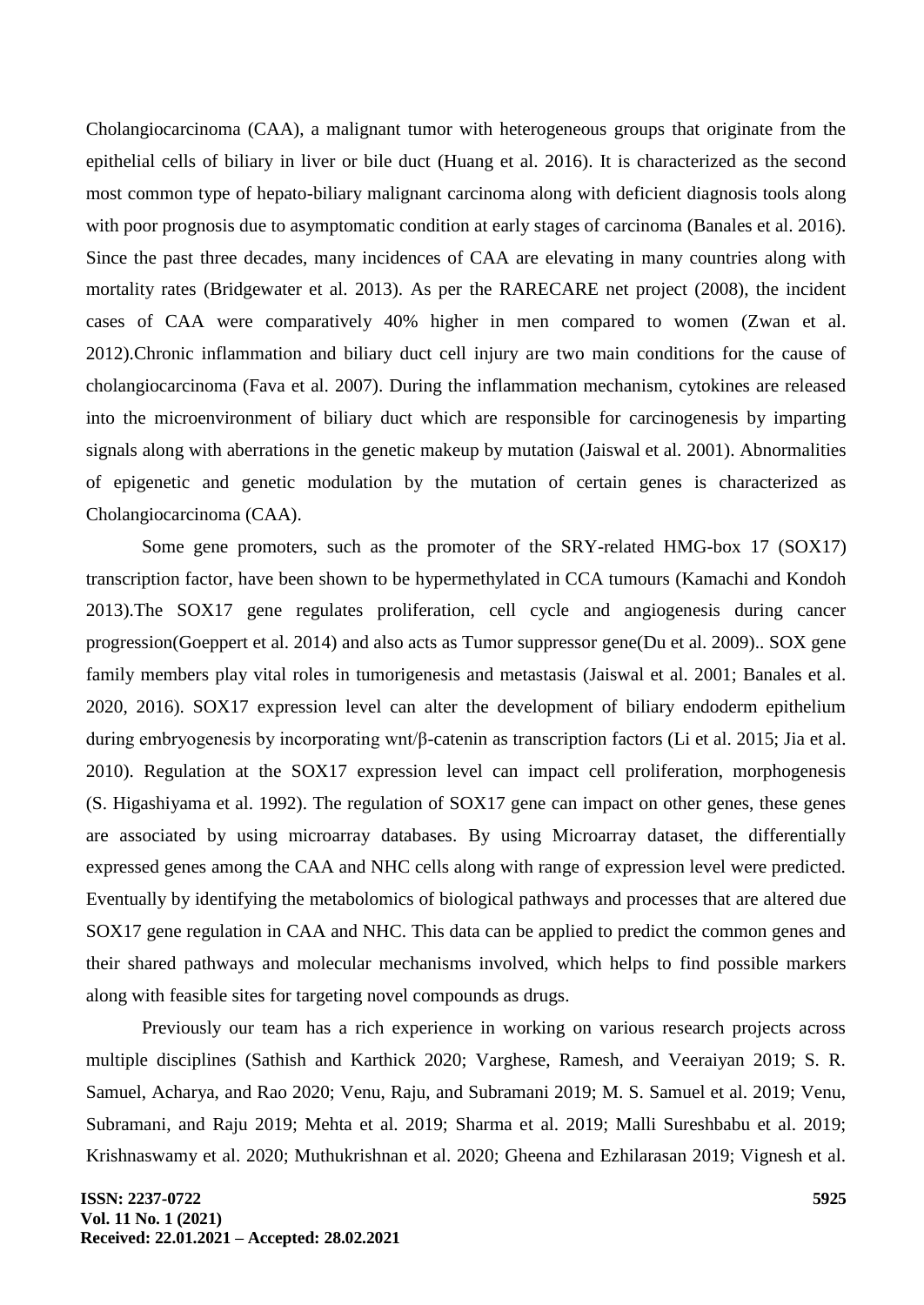[2019; Ke et al. 2019; Vijayakumar Jain et al. 2019; Jose, Ajitha, and Subbaiyan 2020\).](https://paperpile.com/c/DOaQcX/zGO0d+fEsW6+tAmVW+IhKSb+kIdCL+RMBCl+tlhBa+wopV2+aVdhP+OnwcJ+tKLDo+cU4wz+D0u2G+hNlfr+Gqb2V+ZbNQk) Now the growing trend in this area motivated us to pursue this project.

Bioinformatics models used in this study provide information regarding ways to diagnose and develop personalized medicine for CAA [\(Qian et al. 2018\).](https://paperpile.com/c/DOaQcX/rjR5) Analysis of Microarray data of gene expression obtained from GEO database (NCBI) provided the genes and pathways that are differentially expressed in CAA and the direct effect of SOX17 dysregulation [\(Edgar, Domrachev,](https://paperpile.com/c/DOaQcX/hqYa)  [and Lash 2002\).](https://paperpile.com/c/DOaQcX/hqYa) Functional enrichment tools used to recognize molecular biomarkers for CAA will provide additional insight to identify the regulated genes in CAA and NHC [\(Wang et al. 2013\).](https://paperpile.com/c/DOaQcX/Poe2) This research work deals with the comparative analysis for existing gene expression microarray data regarding dysregulation of SOX17 gene in both NHC and CAA cells is present but the interaction of molecular mechanism and functional enrichment analysis of those genes involved were not analyzed. The aim of this study was to explore the DEGs along with molecular mechanisms by comparing the regulation of SOX17 gene in both the normal healthy Cholangiocytes and Cholangiocarcinoma cells by using microarray and to find possible markers for diagnosis CAA.

### **2. Materials and Methodology**

### **2.1 Microarray Dataset**

Gene expression profiling data was collected from the NCBI GEO database (Gene Expression Omnibus database), GSE77984 dataset. GSE77984 dataset contains 25 samples of data, includes the two cell types of *Homo sapiens* (Normal Health Cholangiocytes & Cholangiocarcinoma) which are treated with shRNA- SOX17 control and shRNA-SOX17 [Table. 1].

| <b>GROUP</b> | No of          | <b>Accession ID</b> | <b>Cell tittle</b> | <b>Cell type</b>               | <b>Treatment type</b>                 |
|--------------|----------------|---------------------|--------------------|--------------------------------|---------------------------------------|
|              | <b>Samples</b> |                     |                    |                                |                                       |
|              |                | GSM2064133          | $N$ shC-1          | Normal human<br>cholangiocytes | Lentivirus shRNA-<br>control infected |
| G1           | 04             | GSM2064134          | $N$ shC-2          | Normal human<br>cholangiocytes | Lentivirus shRNA-<br>control infected |
|              |                | GSM2064135          | $N$ shC-3          | Normal human<br>cholangiocytes | Lentivirus shRNA-<br>control infected |
|              |                | GSM2064136          | N shC-4            | Normal human<br>cholangiocytes | Lentivirus shRNA-<br>control infected |
|              |                | GSM2064137          | $N$ shS-1          | Normal human<br>cholangiocytes | Lentivirus shRNA-<br>SOX17 infected   |
|              |                | GSM2064138          | $N$ shS-2          | Normal human<br>cholangiocytes | Lentivirus shRNA-<br>SOX17 infected   |

Table 1 - Gene expression Biochip Datasets of NHC and CAA from GEO Database ID: GSE77984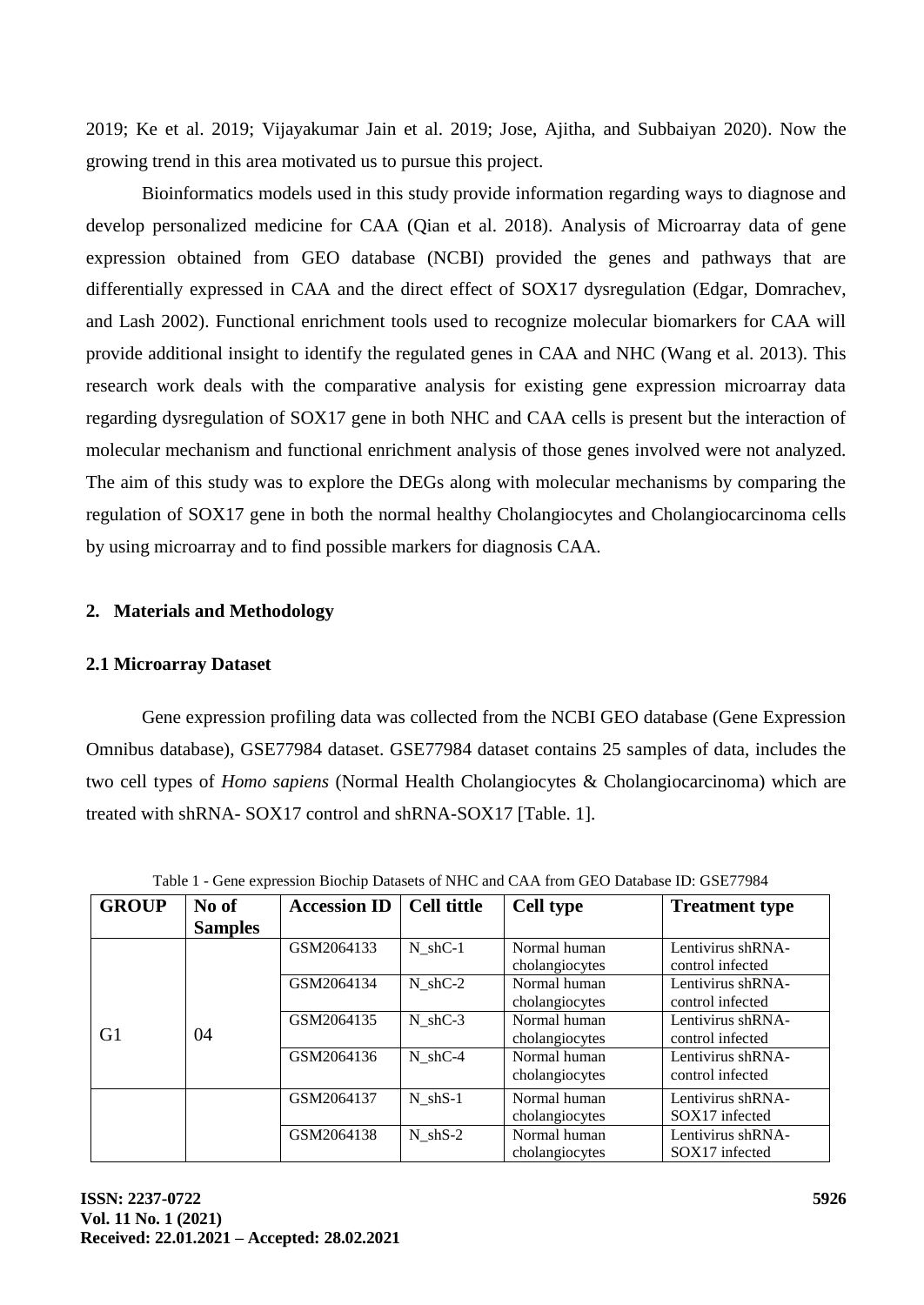| G2<br>G <sub>3</sub> | 04<br>03 | GSM2064139 | $N_{shS-3}$ | Normal human<br>cholangiocytes | Lentivirus shRNA-<br>SOX17 infected    |
|----------------------|----------|------------|-------------|--------------------------------|----------------------------------------|
|                      |          | GSM2064140 | $N$ shS-4   |                                | Lentivirus shRNA-<br>SOX17 infected    |
|                      |          | GSM2064144 | $E_pWPI-1$  | Cholangiocarcinoma<br>cell     | Lentivirus control-<br>vector infected |
|                      |          | GSM2064145 | $E_pWPI-2$  | Cholangiocarcinoma<br>cell     | Lentivirus control-<br>vector infected |
|                      |          | GSM2064146 | $E_pWPI-3$  | Cholangiocarcinoma<br>cell     | Lentivirus control-<br>vector infected |
| G4                   | 04       | GSM2064147 | E SOX17-1   | Cholangiocarcinoma<br>cell     | Lentivirus SOX17-<br>vector infected   |
|                      |          | GSM2064148 | E SOX17-2   | Cholangiocarcinoma<br>cell     | Lentivirus SOX17-<br>vector infected   |
|                      |          | GSM2064149 | E SOX17-3   | Cholangiocarcinoma<br>cell     | Lentivirus SOX17-<br>vector infected   |
|                      |          | GSM2064150 | E SOX17-4   | Cholangiocarcinoma<br>cell     | Lentivirus SOX17-<br>vector infected   |

The GE02R web tool was used to analyze the differentially expressed genes (DEGs) in the Biochips of the Microarray data. Among 25 samples biochip data, they are grouped into 4 types of selective datasets based on SOX17 regulation activity on NHC and CAA samples, NHC with overexpression of SOX17 (4 samples), NHC with downregulation of SOX17 (4samples), CAA with overexpression of SOX17 (3samples), CAA with downregulation of SOX17 (4samples).

### **2.2 Identification of Significant Genes**

The significant genes were isolated from the DEGs which are obtained from the GEO2R analysis. Further analysis of GEO2R analysis, the significant genes were sorted on the basis of Pvalue which defines probability of expression. The genes whose P-values were greater than 0.05 were sorted as significant genes.

#### **2.3 GENE-GENE Network Interaction (String)**

The interaction between genes was identified by using the Search Tool for the Retrieval of Interacting Genes (STRING) database is an online tool [\(von Mering et al. 2003\).](https://paperpile.com/c/DOaQcX/f71N) A STRING tool was applied to evaluate a network of interlink interaction for the screened DEGs, with a combination score >0.99 as the threshold value [\(von Mering et al. 2003\).](https://paperpile.com/c/DOaQcX/f71N) Comparative protein -protein interactions provided by the STRING analysis tool are visualized and analyzed in Cytoscape Software [version 3.2.1], however it provides an easy way to interpret the connection between the proteins or genes [\(Mering et al. 2002\).](https://paperpile.com/c/DOaQcX/iM3K)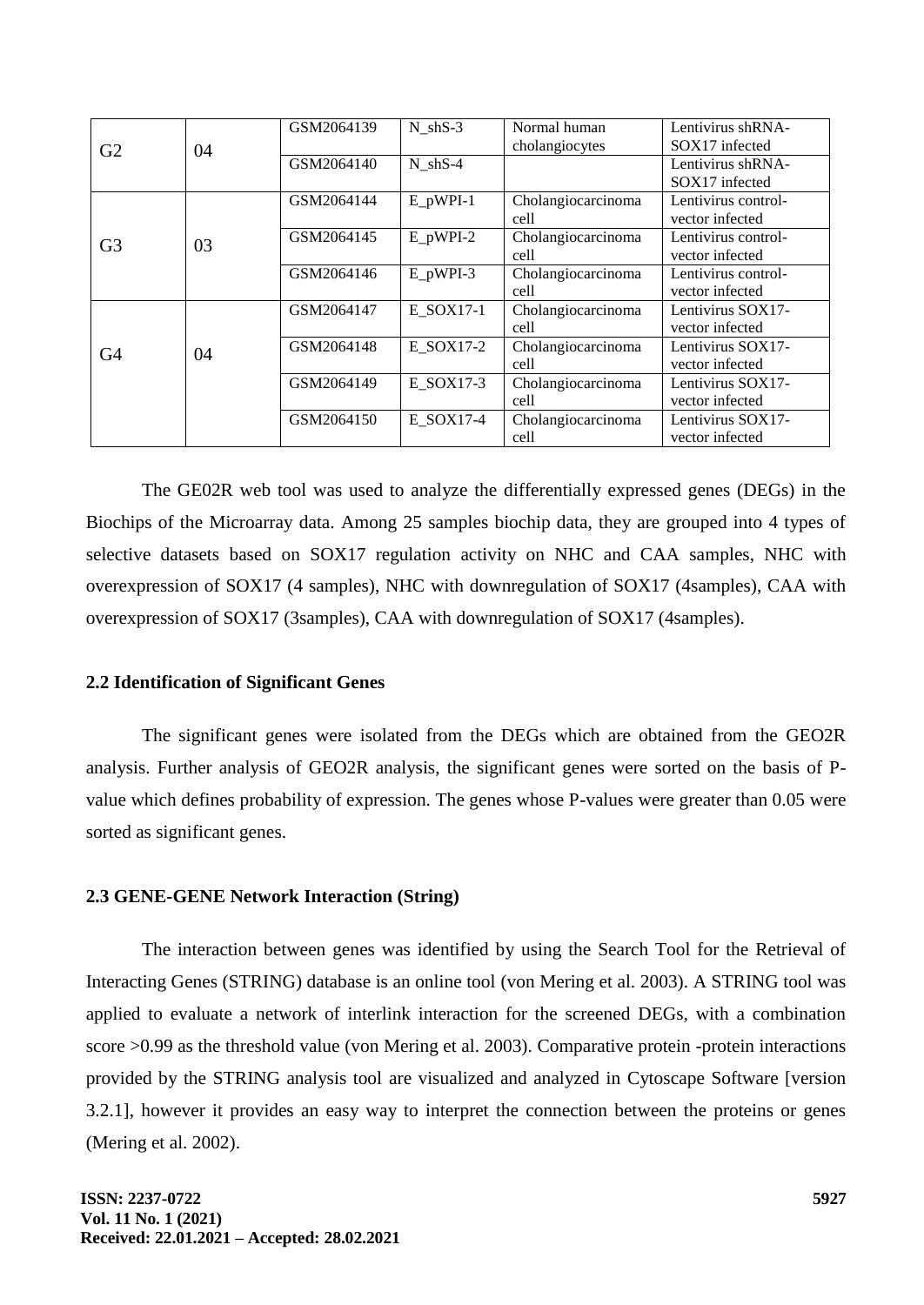#### **2.4 Hub Genes Identification (MCODE)**

The "MCODE" plug-in of cytoscape was used to retrieve the interconnected regions or clusters from gene- genes or protein-protein interactions (PPI) shows number of highly small connected protein nodes (known as hubs) and many other imperfectly connected nodes and they are potentially interlinked with each other in functional analysis (Bader [and Hogue 2003\).](https://paperpile.com/c/DOaQcX/fGQR) The degree of interactions were statistically analyzed based on the combined algorithm used in the database [\(Chen](https://paperpile.com/c/DOaQcX/BF1U)  [et al. 2016\).](https://paperpile.com/c/DOaQcX/BF1U)

#### **2.5 Gene Enrichment Analysis**

Gene functional analysis for the interlinked network of genes were performed by using the STRING analysis. String analysis provides a well known system of classification such as KEGG pathway (Table. 2), Gene Ontology, eventually it provides additional information regarding high-throughput text-mining as well as on a hierarchical clustering network associated with it [\(Szklarczyk et al. 2021\).](https://paperpile.com/c/DOaQcX/AOJm)

| Term           | Description                            | Count          | P-value |
|----------------|----------------------------------------|----------------|---------|
| <b>HSA0466</b> | TNF Signaling pathway                  |                | 0.00031 |
| HSA04915       | <b>Estrogen Signaling Pathway</b>      | 3              | 0.01031 |
| HSA04210       | Apoptosis                              | 3              | 0.0103  |
| HSA05166       | <b>HTLV-1</b> Infection                | 3              | 0.3101  |
| <b>HSA0900</b> | <b>TERpenoid Backbone Biosynthesis</b> | $\overline{2}$ | 0.103   |
| HSA04924       | <b>Renin Secretion</b>                 | ി              | 0.0301  |

Table 2 - Enriched Kyoto Encyclopedia of Genes and Genome (KEGG) Pathways of Common Genes (p<0.05).

#### **2.6 Refined Gene Enrichment Analysis (Funrich)**

Functional enrichment and network analysis on DEGs that are involved in heterogeneous genomic and proteomic activities are analyzed by using the FunRich database [\(Szklarczyk et al. 2021;](https://paperpile.com/c/DOaQcX/AOJm+KeNp)  [Fonseka et al. 2020\).](https://paperpile.com/c/DOaQcX/AOJm+KeNp) FunRich is an open-access tool that provides the user to download and analyse the data obtained the database and also for interpreting the functional enrichment analysis regarding heterogeneous data and provides the summary of gene ontology, site of expression, biological pathways, protein interactions, domains, or associated diseases, transcription factor, clinical phenotype and COSMIC [\(Pathan et al. 2017\).](https://paperpile.com/c/DOaQcX/8S7n)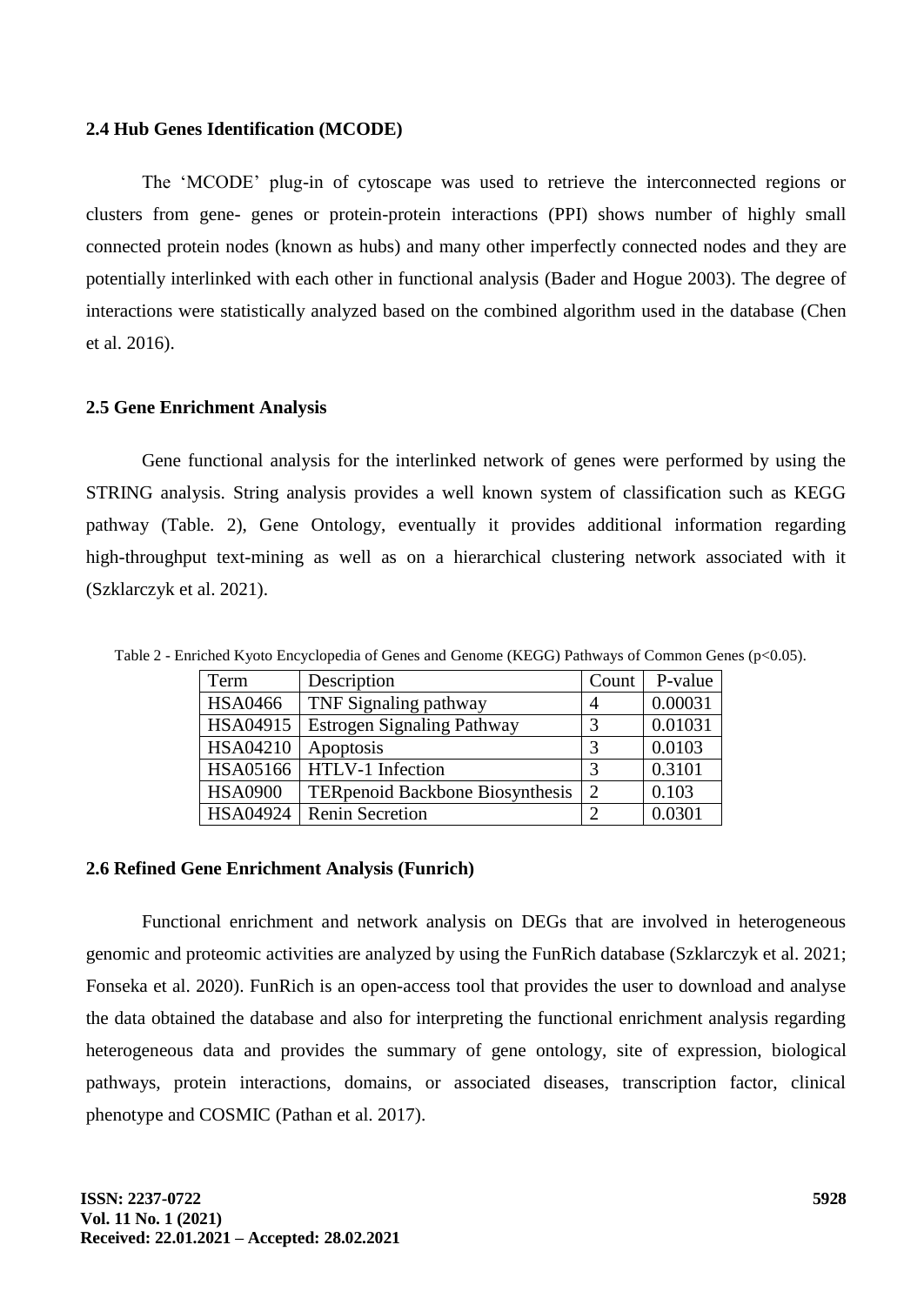#### **3. Results**

#### **3.1 Dataset**

The microarray dataset of GSE77984 provided 6 datasets with 25 data samples which includes the two cell types i.e. Normal Health Cholangiocytes & Cholangiocarcinoma) which are treated with shRNA- SOX17 control and shRNA-SOX17. The GE02R web tool provided comparison data between all the samples data based on the level of expression and log Fc (Fold change) value shown in Fig. 1. Totally 18994 genes were expressed, only 23 common genes were identified and these further studied to develop the marker for diagnosis.

Fig. 1 - Venn Diagram representing the common DEGs between all the group Datasets among all the genes along with each other common genes. Totally 24975 genes among 15,453 significant genes were expressed and also 23 common genes were identified which were expressed among all the sample datasets. Whereas 18 genes are common in G1 and G2 datasets, 1334

common genes between G2 and G3, 4 common genes between G3 and G4, 1690 common genes among G4 and G1. Furtherly 11021 common genes between G1,G4 and G2 and G3; 73 common genes between G2,G3 and G1,G2; 1 common gene between G1, G2 and G3, G4; 55 common genes between G2,G3 and G3,G4; 212 common genes between G1,G4 and G3,G4 respectively.



GSE77984: limma, Padj<0.05

#### **3.2 Identification of Significant Genes**

Further analysis of the GE02R web tool results, among totally 18994 DEGs are involved with 7042 significant genes are in the overexpression of SOX17 and 6156 significant genes are involved in the Downregulation of SOX17 in both NHC and CAA; 16118 significant genes in upregulation and downregulation of SOX17 in NHC and 16795 significant genes in upregulation and downregulation of SOX17 in CAA shown in Fig. 2.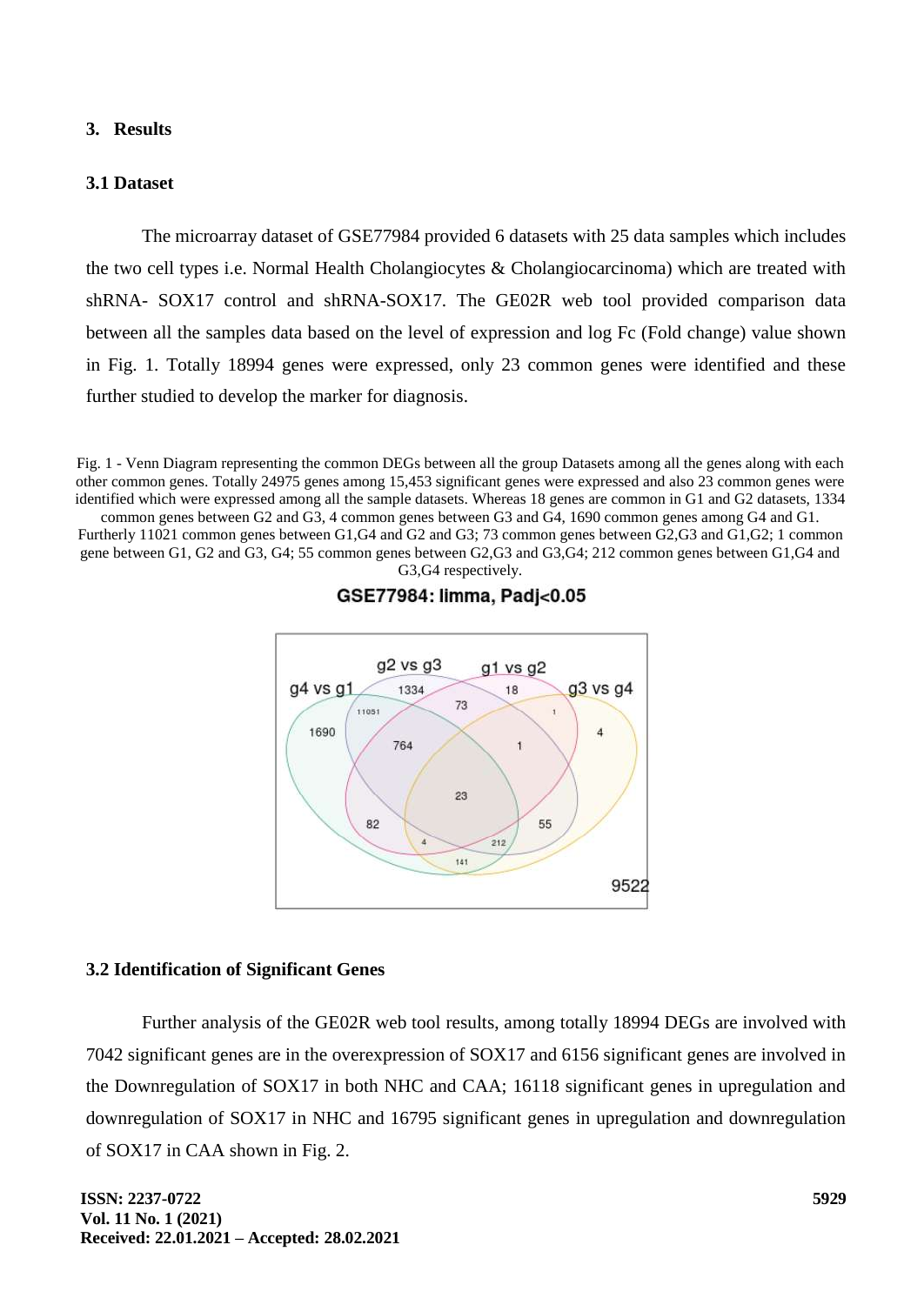Fig. 2 - Volcano plot for differentially expressed genes (DEGS) in NHC and CAA cells from GSE77984 dataset. The x-axis represents Log2Fc, large magnitude fold change; Y-axis represents -log10 of a P-value, high statistical significance. Each dot represents a single gene. The dots above red and blue color represent DEGS whose LogFC >1and P-value<0.05.



# **3.3 Gene-Gene Interaction**

The common genes derived from the previous tool were used as an input for STRING analysis. A total of 9 interactions with 19 interlinked nodes between the genes were obtained shown in Fig. 3.

Fig. 3 - Gene-Gene interaction analysis of common genes, STRING database. FOS, EGR1, DUSp5 genes were interacted with 3 nodes interlinked with each other along interaction with CREB1 genes along with HBEGF gene interlinked with FOS andEGR1 genes with same internodes

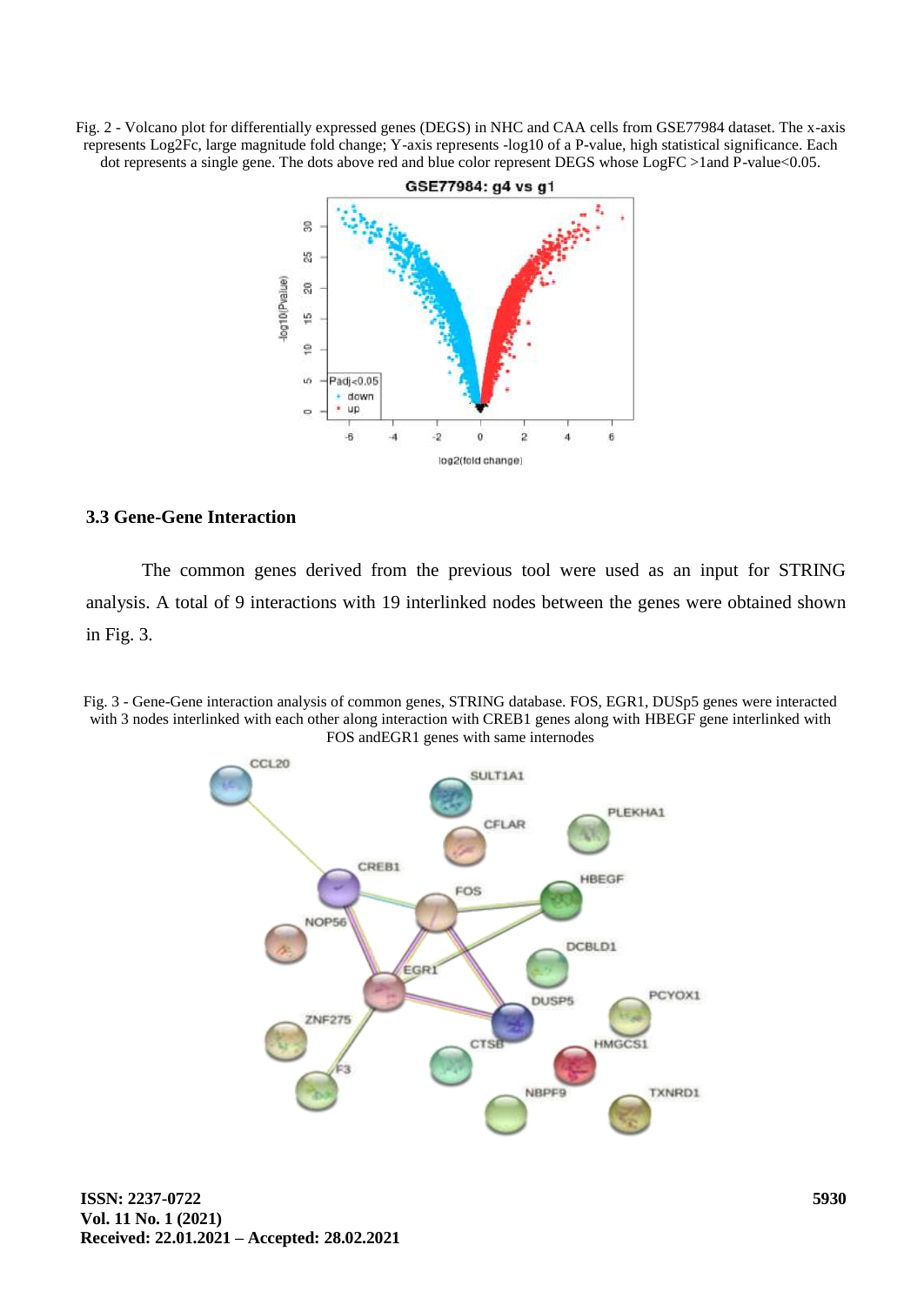#### **3.4 MCODE Analysis**

The Cytoscape analysis provided a PPI network of genes which are interlinked among each other and included 7 nodes and 9 interactions [Fig. 4 (a)], The pugin MCODE provided 5 nodes and 7 edges with combined score >0.99. The interconnected regions or clusters from gene- genes or protein-protein interactions (PPI) have a small number of highly connected protein nodes (known as hubs) DUSP5; FOS, HBEGF, EGR1, FOXO1 [Fig. 4(b)].

Fig. 4 **-** Constructed Gene-Gene interaction network of COMMON genes, Nodes represent protein, edges represent interactions between two Genes. (a) Cytoscape analysis (b) MCODE analysis representing the highly interconnected genes which are represented as clusters highlighted in Yellow color DUSP5; FOS, HBEGF, EGR1, FOXO1.



(a)

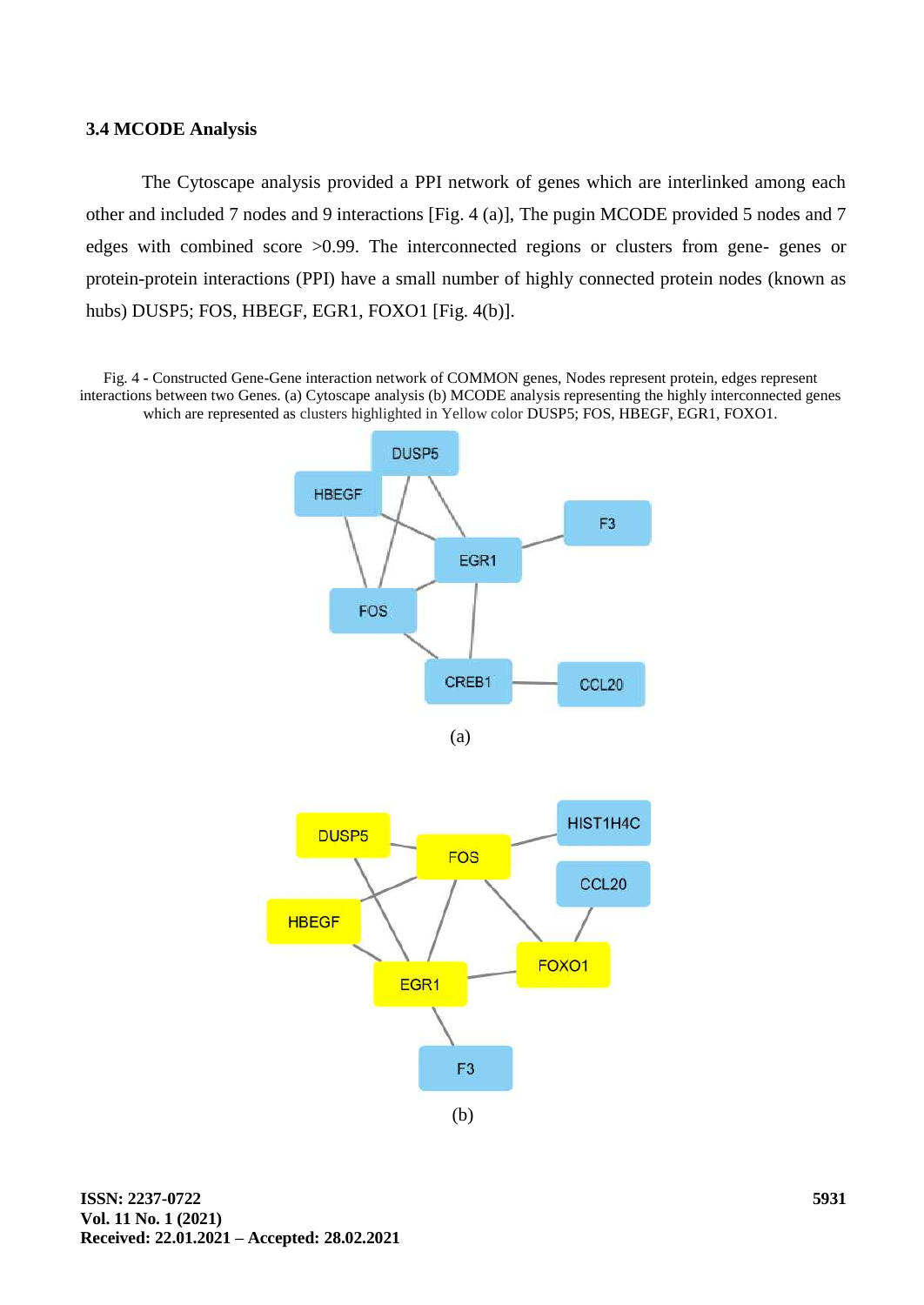## **3.5 Gene Enrichment Analysis**

STRING analysis enhanced functional enrichment related to GO and KEGG analysis, a total of 90 and 20 terms were associated with common genes respectively. The significantly enriched terms were represented in Table 3 & 4. The top 2 significantly enriched KEGG terms were as follows : TNF signaling pathway, Estrogen signaling pathway. Following the GO analysis, the top 5 significantly enriched GO pathways as follows: primary metabolic process, organic substance metabolic process, cellular response to stimulus, regulation of primary metabolic process.

Table 3 - Gene Ontology (GO) Functional Enrichment Analysis of Common Genes (p<0.01).

| GO-term    | Description                                                | Count | P-value |
|------------|------------------------------------------------------------|-------|---------|
| GO:0044238 | Primary metabolic process                                  | 16    | 0.0163  |
| GO:0071704 | Organic substance metabolic process                        | 16    | 0.0209  |
| GO:0051716 | Cellular response to stimulus                              | 14    | 0.0104  |
| GO:0070887 | Cellular response to chemical stimulus                     | 14    | 0.00008 |
| GO:0080090 | Regulation of primary metabolic process                    | 13    | 0.03    |
| GO:0007275 | Multicellular organism development                         | 12    | 0.0267  |
| GO:0009888 | Tissue development                                         | 11    | 0.0033  |
| GO:0071310 | Cellular response to organic substance                     | 9     | 0.0064  |
| GO:0051173 | Positive regulation of nitrogen compound metabolic process | 9     | 0.0209  |

Table 4 - Gene Enrichment Analysis of Common Genes Using Fun Rich Analysis

| Analysis type             | Activity               | No of          | Genes                        |
|---------------------------|------------------------|----------------|------------------------------|
|                           |                        | common gene    |                              |
|                           |                        | involved       |                              |
|                           |                        |                | DUSP5; CCL20; FOS; SOX17;    |
| Site of expression        | Liver                  | 17             | PCYOX1; FOXO1; EGR1; NOP56;  |
|                           |                        |                | CFLAR; F3; HMGCS1; HIST1H4C; |
|                           |                        |                | HBEGF; ZNF275; TXNRD1; CTSB; |
|                           |                        |                | SULTIA1;                     |
| Molecular function        | Transcription factor   | $\overline{4}$ | FOS; SOX17; FOXO1; EGR1;     |
|                           | activity               |                |                              |
|                           |                        |                |                              |
|                           | Regulation of          | 7              | FOS; SOX17; FOXO1; EGR1;     |
| <b>Biological process</b> | nucleobase,            |                | NOP56; HIST1H4C; ZNF275;     |
|                           | nucleoside, nucleotide |                |                              |
|                           | and nucleic acid       |                |                              |
|                           | metabolism             |                |                              |
| Cellular component        | <b>Nucleus</b>         | 11             | DUSP5; FOS; SOX17; FOXO1;    |
|                           |                        |                | EGR1; CFLAR; HIST1H4C;       |
|                           |                        |                | HBEGF; ZNF275; TXNRD1; CTSB; |
| Biological pathway        | Plasma membrane        | 6              | DUSP5; FOS; FOXO1; EGR1;     |
|                           | estrogen receptor      |                | CFLAR; HBEGF;                |
|                           | signaling              |                |                              |
| Transcription factor      | SP <sub>1</sub>        | 8              | DUSP5; SOX17; FOXO1; EGR1;   |
|                           |                        |                | NOP56; F3; HMGCS1; ZNF275;   |
| Protein domain            | signal peptide         | 6              | CCL20; PCYOX1; F3; HBEGF;    |
|                           |                        |                | ZNF275; CTSB;                |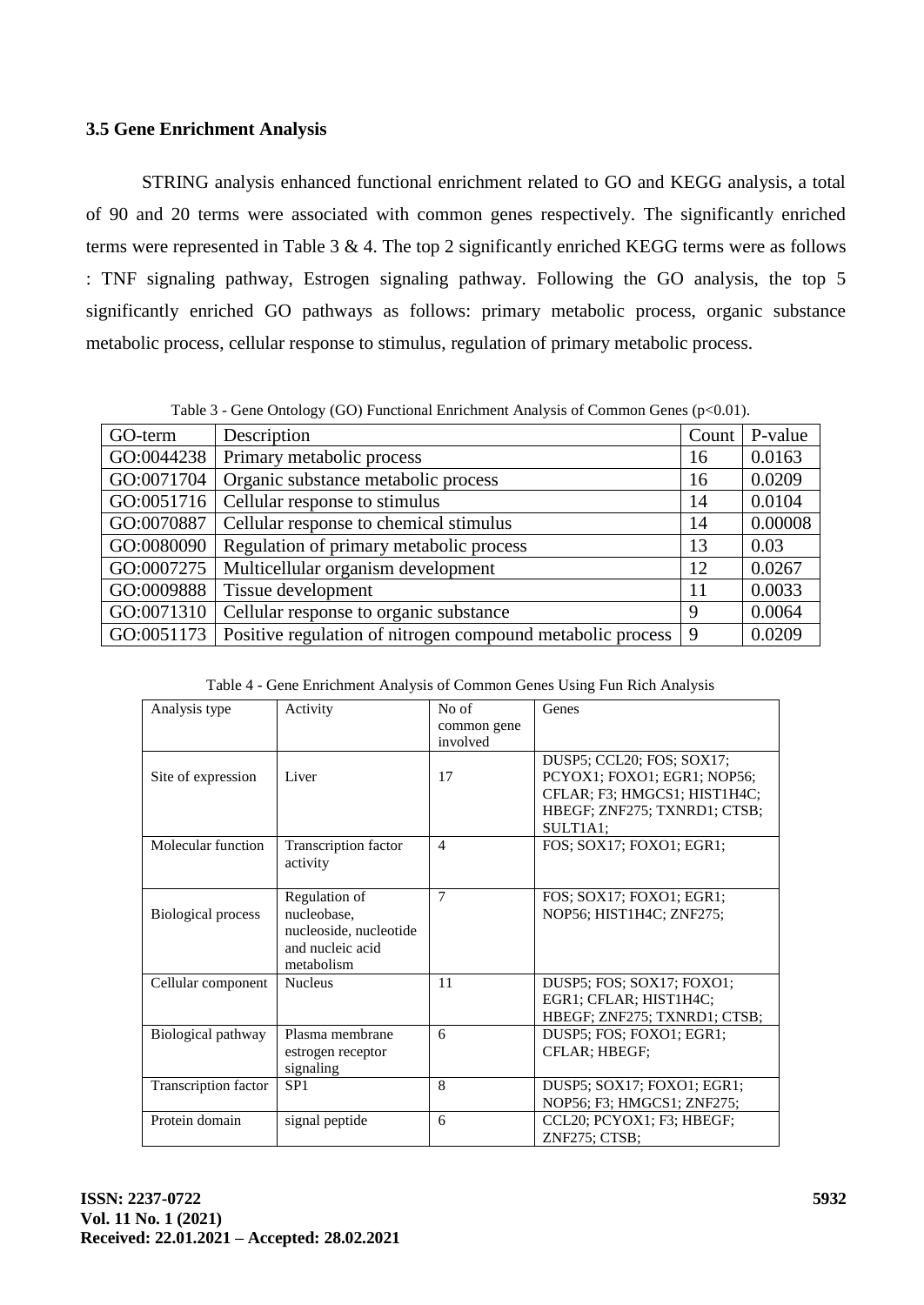#### **3.6 Refined Gene Enrichment Analysis**

Analysis of Functional enrichment by using FUNRICH enhancement revealed the functional role and their pathways that were statistically significant, mostly these DEGs were found to be accumulated in the nucleus of the liver, arteries, Colon, prostate, lymph node and involved in Transcription factor activity, positive regulation of glomerular mesangial cell proliferation, Signal transduction, Energy pathways, Metabolism and Regulation of nucleobase, nucleoside, nucleotide, and nucleic acid metabolism. The DEGs were mainly enriched in biological pathways such as Plasma membrane estrogen receptor signaling, ErbB receptor signaling network, V PAR1-mediated thrombin signaling events, EGF, and VEGFR signaling network, Calcineurin-regulated NFAT-dependent transcription in lymphocytes, Regulation of CDC42 activity, and signaling events. The high number of common gene activities were shown in Table 4.

# **4. Discussion**

In this study raw data (GSE77984) were analyzed by using the GEO2R web analyzer tool, which predicted all the differentially expressed genes (DEGs) via comparison of miRNA expression between NHC and CAA cells at various regulation levels of SOX17 protein. A total of 15453 significantly differentially expressed genes (SG) along with 23 Common genes were identified from GEO2R analysis. Subsequently, we interpreted 9 interlinked genes by string analysis tool, besides 5 highly interacted genes were identified by using the MCODE tool. Hub nodes have more complex interactions compared with other genes, thus indicating that they have important roles in the underlying mechanisms of disease. Therefore, identification of hub genes may facilitate the development of effective therapeutic approaches for the treatment of patients. The highly interlinked genes which were obtained from the MCODE analysis are DUSP5, FOS, EGR, FOXO, HB-EGF were also known as Hub genes in the PPI network.

The Go (Gene Ontology) analysis of these helps to interpret the regulation activity of cells. The *DUSP5 gene* which involves in signal transduction, encodes a Mitogen-activated protein Kinase Phosphatase (MKP) [\(Yu et al. 2013\).](https://paperpile.com/c/DOaQcX/VBBb) FOS interlinked the complex with the JUN/AP-1 transcription factor [\(Bossis et al.](https://paperpile.com/c/DOaQcX/RQA6) 2005), important role in signal transduction, cell proliferation and differentiation [\(Sharrocks 2010\).](https://paperpile.com/c/DOaQcX/orJH) EGR 1 regulates the transcription of numerous target genes, cell differentiation [\(Shimizu et al. 1992\),](https://paperpile.com/c/DOaQcX/dZ4L) and thereby plays an important role in regulating the response to growth factors [\(Hu et al. 2010\),](https://paperpile.com/c/DOaQcX/FxEE) DNA damage, and ischemia [\(Parra and Ferreira 2010\).](https://paperpile.com/c/DOaQcX/LwTb) FOXO involves cell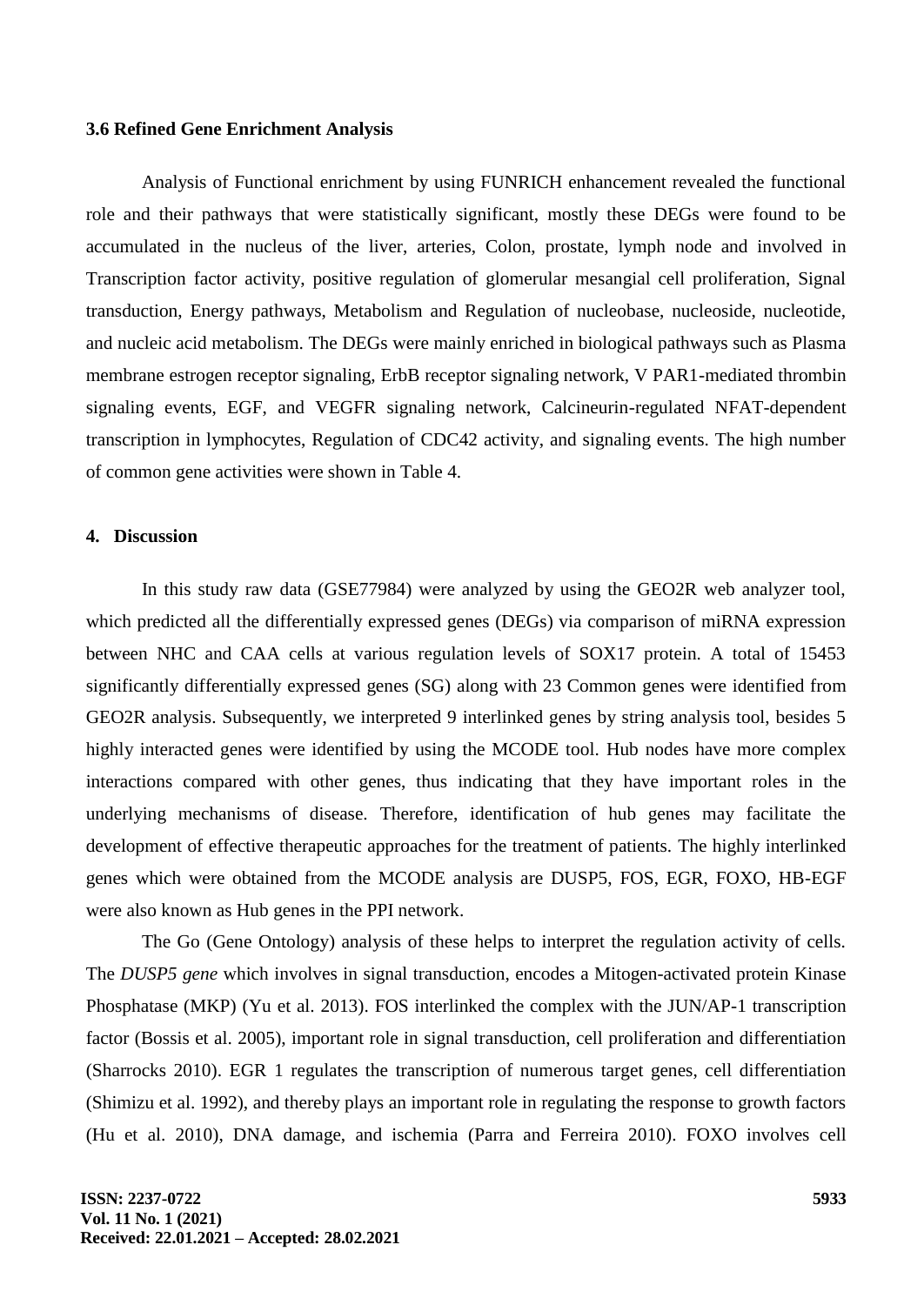proliferation transcription factors (Brent, [Anand, and Marmorstein 2008; Yamagata et al. 2008\),](https://paperpile.com/c/DOaQcX/x4VE+vk0u) regulates post-translational modification [\(Brent, Anand, and Marmorstein 2008\).](https://paperpile.com/c/DOaQcX/x4VE) HB-EGF gene mainly involves the growth mediating factor [\(Elenius 1997\),](https://paperpile.com/c/DOaQcX/Kz4u) cell proliferation. All these are commonly involved in cell signal transduction, proliferation, transcription mechanisms [\(S. Higashiyama et al. 1992\).](https://paperpile.com/c/DOaQcX/9pm4)

The network of interlinked genes obtained from the String and Cytoscape analysis have predicted that these are commonly involved in cell signal transduction, transcription mechanisms. Yet some studies predicted the connection of these genes to other diseases/disorders. The phosphorylation of FOXO gene conserved signaling for CDK1 cells for Promoting neuronal cell death reported by [Zengqiang Yuan](https://pubmed.ncbi.nlm.nih.gov/?term=Yuan+Z&cauthor_id=18356527) [\(Yuan et al. 2008\).](https://paperpile.com/c/DOaQcX/kb0n) Heparin-binding epidermal growth factor-like growth factor (HB-EGF) acts as the diphtheria toxin (DT) receptor reported by [T Mitamura](https://pubmed.ncbi.nlm.nih.gov/?term=Mitamura+T&cauthor_id=7836353) [\(Shigeki Higashiyama](https://paperpile.com/c/DOaQcX/MAem)  [et al. 1995\).](https://paperpile.com/c/DOaQcX/MAem) However, the functionality of these is available individually, but the association of these genes activity was not available in the existing literature.

Our institution is passionate about high quality evidence based research and has excelled in various fields [\(\(Vijayashree Priyadharsini 2019; Ezhilarasan, Apoorva, and Ashok Vardhan 2019;](https://paperpile.com/c/DOaQcX/AObp2+IIiP0+cERwz+BI2mA+Wj4ED+MZrsy+iHAEr)  [Ramesh et al. 2018; Mathew et al. 2020; Sridharan et al. 2019; Pc, Marimuthu, and Devadoss 2018;](https://paperpile.com/c/DOaQcX/AObp2+IIiP0+cERwz+BI2mA+Wj4ED+MZrsy+iHAEr)  [Ramadurai et](https://paperpile.com/c/DOaQcX/AObp2+IIiP0+cERwz+BI2mA+Wj4ED+MZrsy+iHAEr) al. 2019). We hope this study adds to this rich legacy.

The major limitation of our study is that these genes and pathways need to be confirmed by wet lab techniques such as western blot and RT-PCR before they can be clinically applied. Our study provides in-silico evidence for designing the novel marker and lead compound for diagnosis and treatment of CAA by targeting the potential Hub genes, including DUSP5, FOS, EGR, FOXO, HB-EGF genes. Our future scope would be to confirm these genes using wet lab techniques and to apply them in a animal model to confirm our results.

### **5. Conclusion**

Cholangiocarcinoma (CAA), is a biliary malignant type of cancer that is caused by epigenetic and genetic modulation due to inflammatory reactions that involve cell injury of epithelial cells in the biliary duct. Hypermethylation of SOX17 promoters can result in cancer. In this study, we compared the NHC and CAA cells which are regulated by the activity of the SOX17 gene. 23 genes were commonly involved and the functional inter relationship among all common genes shows that almost 17 genes were present in the nucleus of liver, MCODE analysis provided the 5 highly interacted DEGS (HUB genes), which are mostly involved in Transcription factor activity. This study provides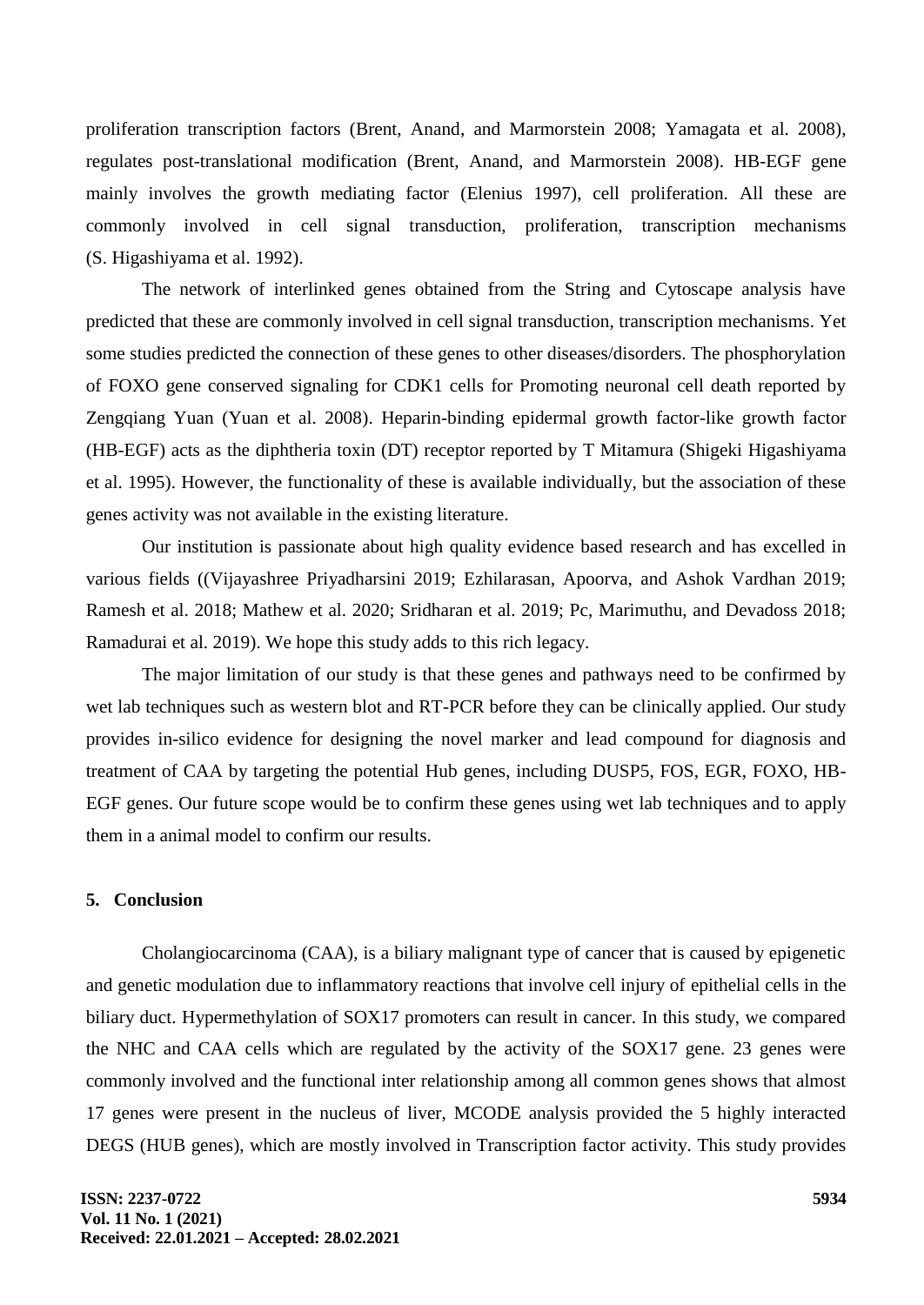a path for discovering the novel gene expression markers as well as novel treatment targets by designing the pot for the Cholangiocarcinoma may potentially use an identified Hub. However, further studies are needed for further verification of this Hypothesis.

### **Declarations**

### **Conflict of Interest**

The authors of this paper declare no conflict of interest.

## **Author Contribution**

Author LR was involved in data collection, data analysis, manuscript writing. Author MD was involved in conceptualization, guidance and critical review of manuscript.

# **Acknowledgments**

The authors would like to express their gratitude towards Saveetha School of engineering, Saveetha Institute of Medical and Technical Sciences (Formerly known as Saveetha University) for providing the necessary infrastructure to carry out this work successfully.

#### **Funding**

We thank the following organizations for providing financial support that enabled us to complete the study.

- 1. Finura Bioteks
- 2. Saveetha University
- 3. Saveetha Institute of Medical and Technical Sciences
- 4. Saveetha School of engineering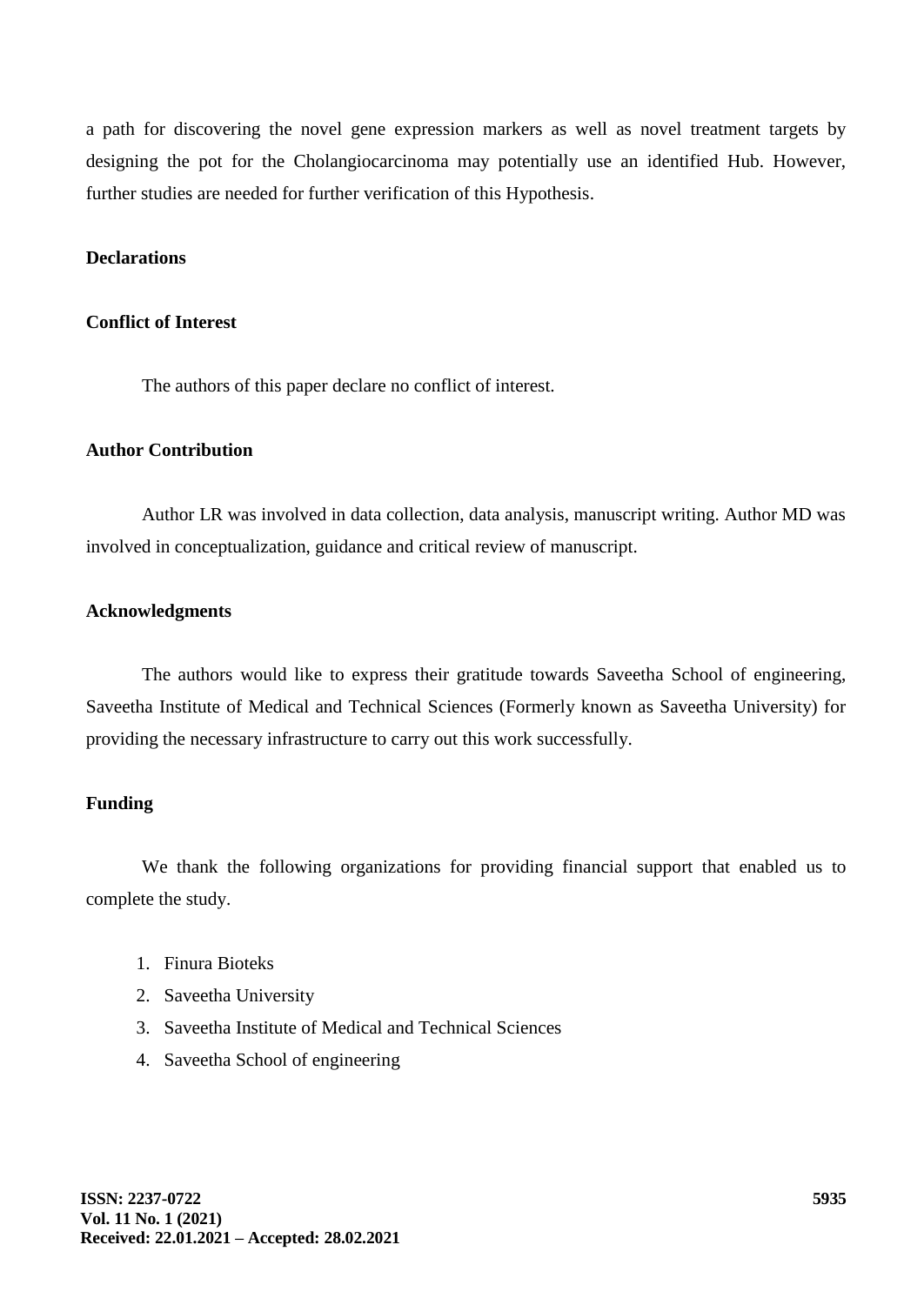# **References**

[Bader, Gary D., and Christopher W. V. Hogue. 2003. "An Automated Method for Finding Molecular](http://paperpile.com/b/DOaQcX/fGQR)  [Complexes in Large Protein Interaction Networks."](http://paperpile.com/b/DOaQcX/fGQR) *[BMC Bioinformatics](http://paperpile.com/b/DOaQcX/fGQR)* [4 \(January\): 2.](http://paperpile.com/b/DOaQcX/fGQR)

[Banales, Jesus M., Vincenzo Cardinale, Guido Carpino, Marco Marzioni, Jesper B. Andersen, Pietro](http://paperpile.com/b/DOaQcX/P7Kc)  [Invernizzi, Guro E. Lind, et al. 2016. "Cholangiocarcinoma: Current Knowledge and Future](http://paperpile.com/b/DOaQcX/P7Kc)  [Perspectives Consensus Statement from the European Network for the Study of Cholangiocarcinoma](http://paperpile.com/b/DOaQcX/P7Kc)  [\(ENS-CCA\)."](http://paperpile.com/b/DOaQcX/P7Kc) *[Nature Reviews Gastroenterology & Hepatology](http://paperpile.com/b/DOaQcX/P7Kc)*[.](http://paperpile.com/b/DOaQcX/P7Kc)  [https://doi.org/10.1038/nrgastro.2016.51.](http://paperpile.com/b/DOaQcX/P7Kc)

Banales, Jesus M., Jose J. G. Marin, [Angela Lamarca, Pedro M. Rodrigues, Shahid A. Khan, Lewis](http://paperpile.com/b/DOaQcX/RPP7)  [R. Roberts, Vincenzo Cardinale, et al. 2020. "Cholangiocarcinoma 2020: The next Horizon in](http://paperpile.com/b/DOaQcX/RPP7)  [Mechanisms and Management."](http://paperpile.com/b/DOaQcX/RPP7) *[Nature Reviews Gastroenterology & Hepatology](http://paperpile.com/b/DOaQcX/RPP7)*[.](http://paperpile.com/b/DOaQcX/RPP7)  [https://doi.org/](http://paperpile.com/b/DOaQcX/RPP7)[10.1038/s41575-020-0310-z.](http://dx.doi.org/10.1038/s41575-020-0310-z)

[Bossis, Guillaume, Cécile E. Malnou, Rosa Farras, Elisabetta Andermarcher, Robert Hipskind,](http://paperpile.com/b/DOaQcX/RQA6)  [Manuel Rodriguez, Darja Schmidt, Stefan Muller, Isabelle Jariel-Encontre, and Marc Piechaczyk.](http://paperpile.com/b/DOaQcX/RQA6)  [2005. "Down-Regulation of c-Fos/c-Jun AP-1 Dimer Activity by Sumoylation."](http://paperpile.com/b/DOaQcX/RQA6) *[Molecular and](http://paperpile.com/b/DOaQcX/RQA6)  [Cellular Biology](http://paperpile.com/b/DOaQcX/RQA6)* [25 \(16\): 6964–79.](http://paperpile.com/b/DOaQcX/RQA6)

[Brent, Michael M., Ruchi Anand, and Ronen Marmorstein. 2008. "Structural Basis for DNA](http://paperpile.com/b/DOaQcX/x4VE)  [Recognition by FoxO1 and Its Regulation by Posttranslational Modification."](http://paperpile.com/b/DOaQcX/x4VE) *[Structure](http://paperpile.com/b/DOaQcX/x4VE)* [16 \(9\):](http://paperpile.com/b/DOaQcX/x4VE)  [1407–16.](http://paperpile.com/b/DOaQcX/x4VE)

[Bridgewater, John, Daniel Palmer, David Cunningham, Tim Iveson, Roopinder Gillmore, Justin](http://paperpile.com/b/DOaQcX/VUvY)  [Waters, Mark Harrison, Harpreet Wasan, Pippa Corrie, and Juan Valle.](http://paperpile.com/b/DOaQcX/VUvY) 2013. "Outcome of Second-[Line Chemotherapy for Biliary Tract Cancer."](http://paperpile.com/b/DOaQcX/VUvY) *[European Journal of Cancer](http://paperpile.com/b/DOaQcX/VUvY)*[.](http://paperpile.com/b/DOaQcX/VUvY)

[Chen, Liang-Yuan, Zhao-Lei Cui, Fan-Cui Hua, Weng-Jing Yang, Ye Bai, and Feng-Hua Lan. 2016.](http://paperpile.com/b/DOaQcX/BF1U)  ["Bioinformatics Analysis of Gene Expression Profiles of Dermatomyositis."](http://paperpile.com/b/DOaQcX/BF1U) *[Molecular Medicine](http://paperpile.com/b/DOaQcX/BF1U)  [Reports](http://paperpile.com/b/DOaQcX/BF1U)* [14 \(4\): 3785–90.](http://paperpile.com/b/DOaQcX/BF1U)

[Du, Yu-Chen, Hiroko Oshima, Keisuke Oguma, Takanori Kitamura, Hiraku Itadani, Takashi](http://paperpile.com/b/DOaQcX/KIJL)  [Fujimura, Ying-Shi Piao, et al. 2009. "Induction](http://paperpile.com/b/DOaQcX/KIJL) and down-Regulation of Sox17 and Its Possible [Roles during the Course of Gastrointestinal Tumorigenesis."](http://paperpile.com/b/DOaQcX/KIJL) *[Gastroenterology](http://paperpile.com/b/DOaQcX/KIJL)* [137 \(4\): 1346–57.](http://paperpile.com/b/DOaQcX/KIJL)

[Edgar, Ron, Michael Domrachev, and Alex E. Lash. 2002. "Gene Expression Omnibus: NCBI Gene](http://paperpile.com/b/DOaQcX/hqYa)  [Expression and Hybridization Array Data Repository."](http://paperpile.com/b/DOaQcX/hqYa) *[Nucleic Acids Research](http://paperpile.com/b/DOaQcX/hqYa)* [30 \(1\): 207–10.](http://paperpile.com/b/DOaQcX/hqYa)

[Elenius, K. 1997. "Activation of HER4 by Heparin-Binding EGF-like Growth Factor Stimulates](http://paperpile.com/b/DOaQcX/Kz4u)  [Chemotaxis but Not Proliferation."](http://paperpile.com/b/DOaQcX/Kz4u) *[The EMBO Journal](http://paperpile.com/b/DOaQcX/Kz4u)*[. https://doi.org/](http://paperpile.com/b/DOaQcX/Kz4u)[10.1093/emboj/16.6.1268.](http://dx.doi.org/10.1093/emboj/16.6.1268)

[Ezhilarasan, Devaraj, Velluru S. Apoorva, and Nandhigam Ashok Vardhan. 2019. "Syzygium](http://paperpile.com/b/DOaQcX/IIiP0)  [Cumini Extract Induced Reactive Oxygen Species-Mediated Apoptosis in Human Oral Squamous](http://paperpile.com/b/DOaQcX/IIiP0)  [Carcinoma Cells."](http://paperpile.com/b/DOaQcX/IIiP0) *[Journal of Oral Pathology & Medicine: Official Publication of the International](http://paperpile.com/b/DOaQcX/IIiP0)  [Association of Oral Pathologists and the American Academy of Oral Pathology](http://paperpile.com/b/DOaQcX/IIiP0)* [48 \(2\): 115–21.](http://paperpile.com/b/DOaQcX/IIiP0)

[Fava, Giammarco, Marco Marzioni, Antonio Benedetti, Shannon Glaser, Sharon DeMorrow, Heather](http://paperpile.com/b/DOaQcX/Twg3)  [Francis, and Gianfranco Alpini. 2007. "Molecular Pathology of Biliary Tract Cancers."](http://paperpile.com/b/DOaQcX/Twg3) *[Cancer](http://paperpile.com/b/DOaQcX/Twg3)  [Letters](http://paperpile.com/b/DOaQcX/Twg3)*[. https://doi.org/10.1016/j.canlet.2006.09.011.](http://paperpile.com/b/DOaQcX/Twg3)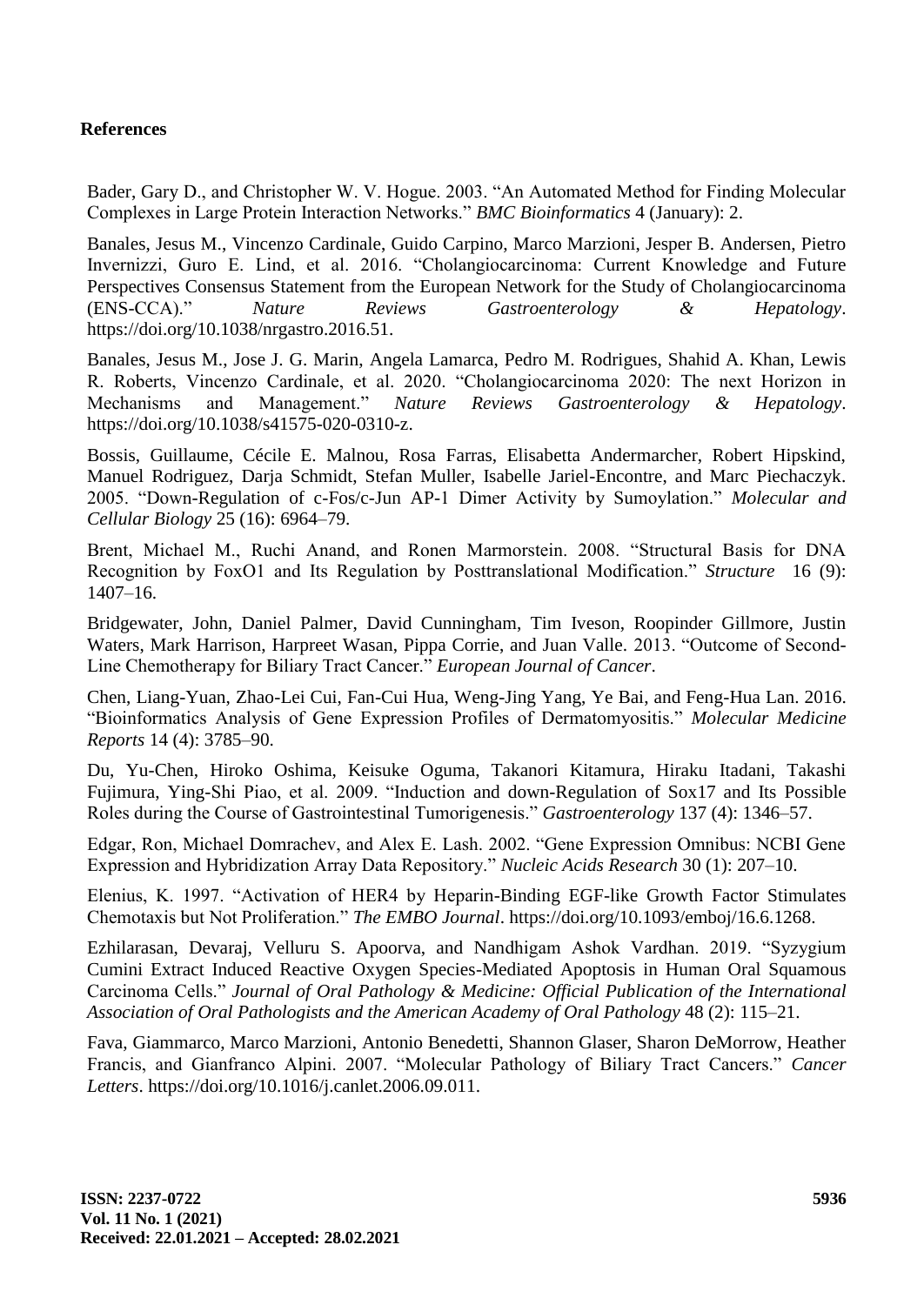[Fonseka, Pamali, Mohashin Pathan, Sai V. Chitti, Taeyoung Kang, and Suresh Mathivanan. 2020.](http://paperpile.com/b/DOaQcX/KeNp)  ["FunRich Enables Enrichment Analysis of OMICs Datasets."](http://paperpile.com/b/DOaQcX/KeNp) *[Journal of Molecular Biology](http://paperpile.com/b/DOaQcX/KeNp)*[,](http://paperpile.com/b/DOaQcX/KeNp)  [December, 166747.](http://paperpile.com/b/DOaQcX/KeNp)

[Gheena, S., and D. Ezhilarasan. 2019. "Syringic Acid Triggers Reactive Oxygen Species-Mediated](http://paperpile.com/b/DOaQcX/cU4wz)  [Cytotoxicity in HepG2 Cells."](http://paperpile.com/b/DOaQcX/cU4wz) *[Human & Experimental Toxicology](http://paperpile.com/b/DOaQcX/cU4wz)* [38 \(6\): 694–702.](http://paperpile.com/b/DOaQcX/cU4wz)

[Goeppert, Benjamin, Carolin Konermann, Christopher Roman Schmidt, Olga Bogatyrova, Lea](http://paperpile.com/b/DOaQcX/vtEg)  [Geiselhart, Christina Ernst, Lei Gu, et al. 2014. "Global Alterations of DNA Methylation in](http://paperpile.com/b/DOaQcX/vtEg)  [Cholangiocarcinoma Target the Wnt Signaling Pathway."](http://paperpile.com/b/DOaQcX/vtEg) *[Hepatology](http://paperpile.com/b/DOaQcX/vtEg)* [59 \(2\): 544–54.](http://paperpile.com/b/DOaQcX/vtEg)

[Higashiyama, Shigeki, Naoyuki Taniguchi, Michael Klagsbrun, Toshihide Mitamura, and Eisuke](http://paperpile.com/b/DOaQcX/MAem)  [Mekada. 1995. "Diphtheria Toxin Binds to the Epidermal Growth Factor \(EGF\)-like Domain of](http://paperpile.com/b/DOaQcX/MAem)  [Human Heparin-Binding EGF-like Growth Factor/Diphtheria Toxin Receptor and Inhibits](http://paperpile.com/b/DOaQcX/MAem)  [Specifically Its Mitogenic Activity."](http://paperpile.com/b/DOaQcX/MAem) *[Journal of Biological Chemistry](http://paperpile.com/b/DOaQcX/MAem)*[.](http://paperpile.com/b/DOaQcX/MAem)  [https://doi.org/10.1074/jbc.270.3.1015.](http://paperpile.com/b/DOaQcX/MAem)

[Higashiyama, S., K. Lau, G. E. Besner, J. A. Abraham, and M. Klagsbrun. 1992. "Structure of](http://paperpile.com/b/DOaQcX/9pm4)  [Heparin-Binding EGF-like Growth Factor. Multiple Forms, Primary Structure, and Glycosylation of](http://paperpile.com/b/DOaQcX/9pm4)  [the Mature Protein."](http://paperpile.com/b/DOaQcX/9pm4) *[The Journal of Biological Chemistry](http://paperpile.com/b/DOaQcX/9pm4) 267* [\(9\): 6205–12.](http://paperpile.com/b/DOaQcX/9pm4)

[Huang, Q-X, J-Y Cui, H. Ma, X-M Jia, F-L Huang, and L-X Jiang. 2016. "Screening of Potential](http://paperpile.com/b/DOaQcX/xwYP)  [Biomarkers for Cholangiocarcinoma by Integrated Analysis of Microarray Data Sets."](http://paperpile.com/b/DOaQcX/xwYP) *[Cancer Gene](http://paperpile.com/b/DOaQcX/xwYP)  [Therapy](http://paperpile.com/b/DOaQcX/xwYP)*[. https://doi.org/10.1038/cgt.2015.66.](http://paperpile.com/b/DOaQcX/xwYP)

[Hu, Chi-Tan, Tsu-Yao Chang, Chuan-Chu Cheng, Chun-Shan Liu, Jia-Ru Wu, Ming-Che](http://paperpile.com/b/DOaQcX/FxEE) Li, and [Wen-Sheng Wu. 2010. "Snail Associates with EGR-1 and SP-1 to Upregulate Transcriptional](http://paperpile.com/b/DOaQcX/FxEE)  [Activation of p15INK4b."](http://paperpile.com/b/DOaQcX/FxEE) *[The FEBS Journal](http://paperpile.com/b/DOaQcX/FxEE)* [277 \(5\): 1202–18.](http://paperpile.com/b/DOaQcX/FxEE)

[Jaiswal, Meeta, Nicholas F. LaRusso, Richard A. Shapiro, Timothy R. Billiar, and Gregory J. Gores.](http://paperpile.com/b/DOaQcX/BPZ8)  [2001. "Nitric Oxide–mediated Inhibition of DNA Repair Potentiates Oxidative DNA Damage in](http://paperpile.com/b/DOaQcX/BPZ8)  [Cholangiocytes."](http://paperpile.com/b/DOaQcX/BPZ8) *[Gastroenterology](http://paperpile.com/b/DOaQcX/BPZ8)*[. https://doi.org/10.1053/gast.2001.20875.](http://paperpile.com/b/DOaQcX/BPZ8)

[Jia, Yan, Yunsheng Yang, Shuang Liu, Shuang Liu, James G. Herman, Fengmin Lu, and Mingzhou](http://paperpile.com/b/DOaQcX/u62Q)  [Guo. 2010. "SOX17 Antagonizes WNT/β-Catenin Signaling Pathway in Hepatocellular Carcinoma."](http://paperpile.com/b/DOaQcX/u62Q)  *[Epigenetics](http://paperpile.com/b/DOaQcX/u62Q)*[. https://doi.org/](http://paperpile.com/b/DOaQcX/u62Q)[10.4161/epi.5.8.13104.](http://dx.doi.org/10.4161/epi.5.8.13104)

[Jose, Jerry, Ajitha, and Haripriya Subbaiyan. 2020. "Different Treatment Modalities Followed by](http://paperpile.com/b/DOaQcX/ZbNQk)  [Dental Practitioners for Ellis Class 2 Fracture –](http://paperpile.com/b/DOaQcX/ZbNQk) A Questionnaire-Based Survey." *[The Open Dentistry](http://paperpile.com/b/DOaQcX/ZbNQk)  [Journal](http://paperpile.com/b/DOaQcX/ZbNQk)* [14 \(1\): 59–65.](http://paperpile.com/b/DOaQcX/ZbNQk)

[Kamachi, Y., and H. Kondoh. 2013. "Sox Proteins: Regulators of Cell Fate Specification and](http://paperpile.com/b/DOaQcX/dlAH)  [Differentiation."](http://paperpile.com/b/DOaQcX/dlAH) *[Development](http://paperpile.com/b/DOaQcX/dlAH)*[. https://doi.org/](http://paperpile.com/b/DOaQcX/dlAH)[10.1242/dev.091793.](http://dx.doi.org/10.1242/dev.091793)

[Ke, Yang, Mohammed Saleh Al Aboody, Wael Alturaiki, Suliman A. Alsagaby, Faiz Abdulaziz](http://paperpile.com/b/DOaQcX/hNlfr)  [Alfaiz, Vishnu Priya Veeraraghavan, and Suresh Mickymaray. 2019. "Photosynthesized Gold](http://paperpile.com/b/DOaQcX/hNlfr)  [Nanoparticles from Catharanthus Roseus Induces Caspase-Mediated Apoptosis in Cervical Cancer](http://paperpile.com/b/DOaQcX/hNlfr)  [Cells \(HeLa\)."](http://paperpile.com/b/DOaQcX/hNlfr) *[Artificial Cells, Nanomedicine, and Biotechnology](http://paperpile.com/b/DOaQcX/hNlfr)* [47 \(1\): 1938–46.](http://paperpile.com/b/DOaQcX/hNlfr)

[Krishnaswamy, Haribabu, Sivaprakash Muthukrishnan, Sathish Thanikodi, Godwin Arockiaraj](http://paperpile.com/b/DOaQcX/OnwcJ)  [Antony, and Vijayan Venkatraman. 2020. "Investigation of Air Conditioning Temperature Variation](http://paperpile.com/b/DOaQcX/OnwcJ)  [by Modifying the Structure of Passenger Car Using Computational Fluid Dynamics."](http://paperpile.com/b/DOaQcX/OnwcJ) *[Thermal](http://paperpile.com/b/DOaQcX/OnwcJ)  [Science](http://paperpile.com/b/DOaQcX/OnwcJ)* [24 \(1 Part B\): 495–98.](http://paperpile.com/b/DOaQcX/OnwcJ)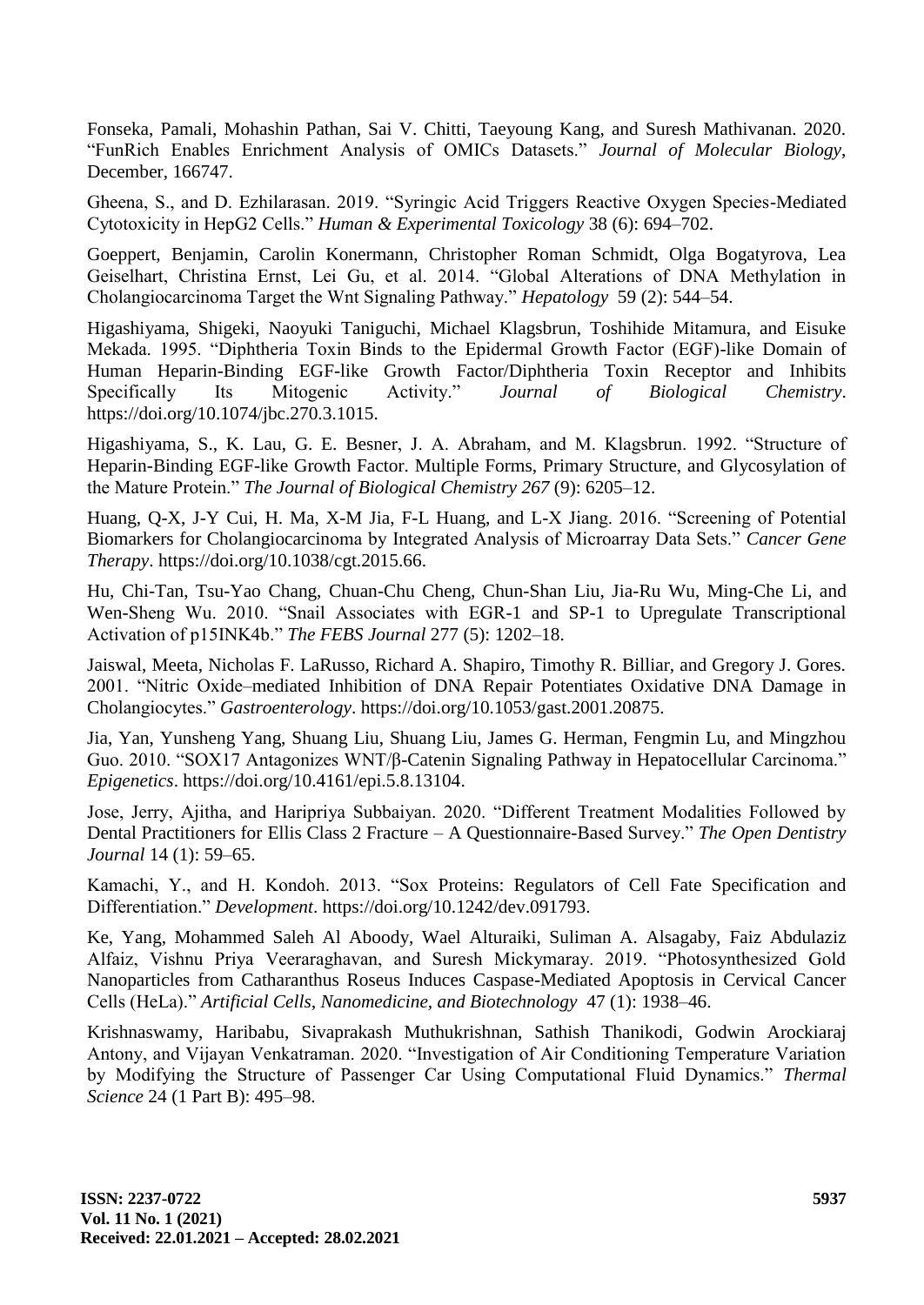[Li, Yuling, Zhenbing Lv, Guoyang He, Jianmei Wang, Xiaojing Zhang, Guifeng Lu, Xiaoli Ren, et](http://paperpile.com/b/DOaQcX/eOKK)  [al. 2015. "The SOX17/miR-371-5p/SOX2 Axis Inhibits EMT, Stem Cell Properties and Metastasis in](http://paperpile.com/b/DOaQcX/eOKK)  [Colorectal Cancer."](http://paperpile.com/b/DOaQcX/eOKK) *[Oncotarget](http://paperpile.com/b/DOaQcX/eOKK)*[. https://doi.org/10.18632/oncotarget.3603.](http://paperpile.com/b/DOaQcX/eOKK)

[Malli Sureshbabu, Nivedhitha, Kathiravan Selvarasu, Jayanth Kumar V, Mahalakshmi Nandakumar,](http://paperpile.com/b/DOaQcX/aVdhP)  [and Deepak Selvam. 2019. "Concentrated Growth Factors as an Ingenious Biomaterial in](http://paperpile.com/b/DOaQcX/aVdhP)  [Regeneration of Bony Defects after Periapical Surgery: A Report of Two Cases."](http://paperpile.com/b/DOaQcX/aVdhP) *[Case Reports in](http://paperpile.com/b/DOaQcX/aVdhP)  [Dentistry](http://paperpile.com/b/DOaQcX/aVdhP)* [2019 \(January\): 7046203.](http://paperpile.com/b/DOaQcX/aVdhP)

[Mathew, M. G., S. R. Samuel, A. J. Soni, and K. B. Roopa. 2020. "Evaluation of Adhesion of](http://paperpile.com/b/DOaQcX/BI2mA)  [Streptococcus Mutans, Plaque Accumulation on Zirconia and Stainless Steel Crowns, and](http://paperpile.com/b/DOaQcX/BI2mA)  [Surrounding Gingival Inflammation in Primary…."](http://paperpile.com/b/DOaQcX/BI2mA) *[Clinical Oral Investigations](http://paperpile.com/b/DOaQcX/BI2mA)*[.](http://paperpile.com/b/DOaQcX/BI2mA)  [https://link.springer.com/article/10.1007/s00784-020-03204-9.](https://link.springer.com/article/10.1007/s00784-020-03204-9)

[Mehta, Meenu, Deeksha, Devesh Tewari, Gaurav Gupta, Rajendra Awasthi, Harjeet Singh, Parijat](http://paperpile.com/b/DOaQcX/tlhBa)  [Pandey, et al. 2019. "Oligonucleotide Therapy: An Emerging Focus Area for Drug Delivery in](http://paperpile.com/b/DOaQcX/tlhBa)  [Chronic Inflammatory Respiratory Diseases."](http://paperpile.com/b/DOaQcX/tlhBa) *[Chemico-Biological Interactions](http://paperpile.com/b/DOaQcX/tlhBa)* [308 \(August\):](http://paperpile.com/b/DOaQcX/tlhBa)  [206–15.](http://paperpile.com/b/DOaQcX/tlhBa)

[Mering, Christian Von, Martijn Huynen, Daniel Jaeggi, Steffen Schmidt, Peer Bork, and Berend](http://paperpile.com/b/DOaQcX/f71N)  [Snel. 2003. "STRING: A Database of Predicted Functional Associations between Proteins."](http://paperpile.com/b/DOaQcX/f71N) *[Nucleic](http://paperpile.com/b/DOaQcX/f71N)  [Acids Research](http://paperpile.com/b/DOaQcX/f71N)* [31 \(1\): 258–61.](http://paperpile.com/b/DOaQcX/f71N)

[Mering, Christian Von, Christian Von Mering, Roland Krause, Berend Snel, Michael Cornell,](http://paperpile.com/b/DOaQcX/iM3K)  [Stephen G. Oliver, Stanley Fields, and Peer Bork. 2002. "Comparative Assessment of Large-Scale](http://paperpile.com/b/DOaQcX/iM3K)  [Data Sets of Protein–protein Interactions."](http://paperpile.com/b/DOaQcX/iM3K) *[Nature](http://paperpile.com/b/DOaQcX/iM3K)*[. https://doi.org/10.1038/nature750.](http://paperpile.com/b/DOaQcX/iM3K)

[Muthukrishnan, Sivaprakash, Haribabu Krishnaswamy, Sathish Thanikodi, Dinesh Sundaresan, and](http://paperpile.com/b/DOaQcX/tKLDo)  [Vijayan Venkatraman. 2020. "Support Vector Machine for](http://paperpile.com/b/DOaQcX/tKLDo) Modelling and Simulation of Heat [Exchangers."](http://paperpile.com/b/DOaQcX/tKLDo) *[Thermal Science](http://paperpile.com/b/DOaQcX/tKLDo)* [24 \(1 Part B\): 499–503.](http://paperpile.com/b/DOaQcX/tKLDo)

[Parra, Eduardo, and Jorge Ferreira. 2010. "The Effect of siRNA-Egr-1 and Camptothecin on Growth](http://paperpile.com/b/DOaQcX/LwTb)  [and Chemosensitivity of Breast Cancer Cell Lines."](http://paperpile.com/b/DOaQcX/LwTb) *[Oncology Reports](http://paperpile.com/b/DOaQcX/LwTb)* [23 \(4\): 1159–65.](http://paperpile.com/b/DOaQcX/LwTb)

[Pathan, Mohashin, Shivakumar Keerthikumar, David Chisanga, Riccardo Alessandro, Ching-Seng](http://paperpile.com/b/DOaQcX/8S7n)  [Ang, Philip Askenase, Arsen O. Batagov, et al. 2017. "A Novel Community Driven Software for](http://paperpile.com/b/DOaQcX/8S7n)  [Functional Enrichment Analysis of Extracellular Vesicles Data."](http://paperpile.com/b/DOaQcX/8S7n) *[Journal of Extracellular Vesicles](http://paperpile.com/b/DOaQcX/8S7n)* [6](http://paperpile.com/b/DOaQcX/8S7n)  [\(1\): 1321455.](http://paperpile.com/b/DOaQcX/8S7n)

[Pc, J., T. Marimuthu, and P. Devadoss. 2018. "Prevalence and Measurement of Anterior Loop of the](http://paperpile.com/b/DOaQcX/MZrsy)  [Mandibular Canal Using CBCT: A Cross Sectional Study."](http://paperpile.com/b/DOaQcX/MZrsy) *[Clinical Implant Dentistry and Related](http://paperpile.com/b/DOaQcX/MZrsy)  [Research](http://paperpile.com/b/DOaQcX/MZrsy)*[. https://europepmc.org/article/med/29624863.](http://paperpile.com/b/DOaQcX/MZrsy)

[Qian, Fuliang, Junping Guo, Zhi Jiang, and Bairong Shen. 2018. "Translational Bioinformatics for](http://paperpile.com/b/DOaQcX/rjR5)  [Cholangiocarcinoma: Opportunities and Challenges."](http://paperpile.com/b/DOaQcX/rjR5) *[International Journal of Biological Sciences](http://paperpile.com/b/DOaQcX/rjR5)* [14](http://paperpile.com/b/DOaQcX/rjR5)  [\(8\): 920–29.](http://paperpile.com/b/DOaQcX/rjR5)

[Ramadurai, Neeraja, Deepa Gurunathan, A. Victor Samuel, Emg Subramanian, and Steven J. L.](http://paperpile.com/b/DOaQcX/iHAEr)  [Rodrigues. 2019. "Effectiveness of 2% Articaine as an Anesthetic Agent in Children: Randomized](http://paperpile.com/b/DOaQcX/iHAEr)  [Controlled Trial."](http://paperpile.com/b/DOaQcX/iHAEr) *[Clinical Oral Investigations](http://paperpile.com/b/DOaQcX/iHAEr)* [23 \(9\): 3543–50.](http://paperpile.com/b/DOaQcX/iHAEr)

[Ramesh, Asha, Sheeja Varghese, Nadathur D. Jayakumar, and Sankari Malaiappan. 2018.](http://paperpile.com/b/DOaQcX/cERwz)  ["Comparative Estimation of Sulfiredoxin Levels between Chronic Periodontitis and Healthy Patients](http://paperpile.com/b/DOaQcX/cERwz)  - A [Case-Control Study."](http://paperpile.com/b/DOaQcX/cERwz) *[Journal of Periodontology](http://paperpile.com/b/DOaQcX/cERwz)* [89 \(10\): 1241–48.](http://paperpile.com/b/DOaQcX/cERwz)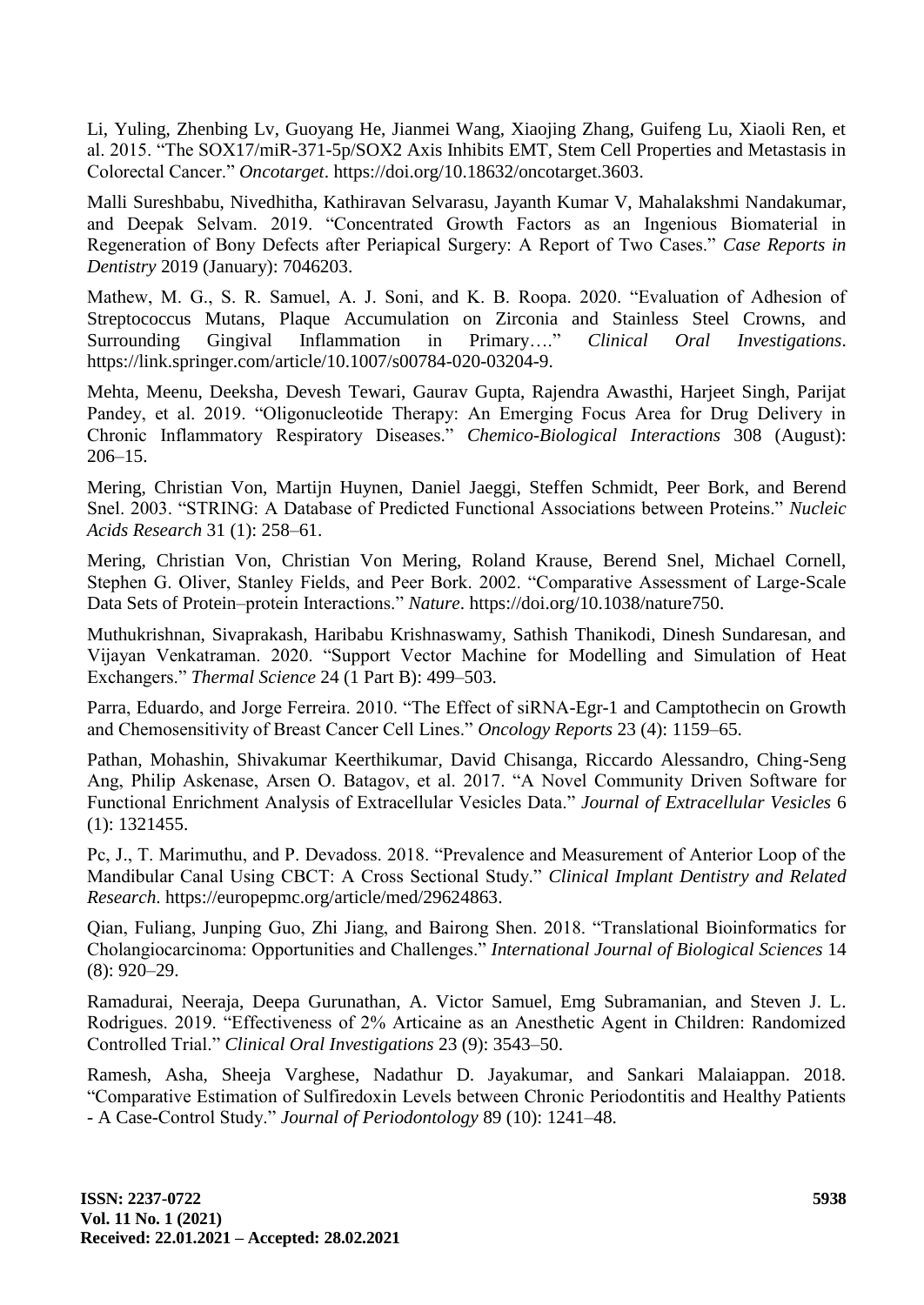[Samuel, Melvin S., Jayanta Bhattacharya, Sankalp Raj, Needhidasan Santhanam, Hemant Singh, and](http://paperpile.com/b/DOaQcX/kIdCL)  [N. D. Pradeep Singh. 2019. "Efficient Removal of Chromium](http://paperpile.com/b/DOaQcX/kIdCL) (VI) from Aqueous Solution Using [Chitosan Grafted Graphene Oxide \(CS-GO\) Nanocomposite."](http://paperpile.com/b/DOaQcX/kIdCL) *[International Journal of Biological](http://paperpile.com/b/DOaQcX/kIdCL)  [Macromolecules](http://paperpile.com/b/DOaQcX/kIdCL)* [121 \(January\): 285–92.](http://paperpile.com/b/DOaQcX/kIdCL)

[Samuel, Srinivasan Raj, Shashidhar Acharya, and Jeevika Chandrasekar Rao. 2020. "School](http://paperpile.com/b/DOaQcX/tAmVW)  [Interventions-Based Prevention of Early-Childhood Caries among 3-5-Year-Old Children from Very](http://paperpile.com/b/DOaQcX/tAmVW)  [Low Socioeconomic Status: Two-Year Randomized Trial."](http://paperpile.com/b/DOaQcX/tAmVW) *[Journal of Public Health Dentistry](http://paperpile.com/b/DOaQcX/tAmVW)* [80](http://paperpile.com/b/DOaQcX/tAmVW)   $(1): 51-60.$ 

[Sathish, T., and S. Karthick. 2020. "Wear Behaviour Analysis on Aluminium Alloy 7050 with](http://paperpile.com/b/DOaQcX/zGO0d)  Reinforced SiC [through Taguchi Approach."](http://paperpile.com/b/DOaQcX/zGO0d) *[Journal of Japan Research Institute for Advanced](http://paperpile.com/b/DOaQcX/zGO0d)  [Copper-Base Materials and Technologies](http://paperpile.com/b/DOaQcX/zGO0d)* [9\(3\): 3481–87.](http://paperpile.com/b/DOaQcX/zGO0d)

[Sharma, Parvarish, Meenu Mehta, Daljeet Singh Dhanjal, Simran Kaur, Gaurav Gupta, Harjeet](http://paperpile.com/b/DOaQcX/wopV2)  [Singh, Lakshmi Thangavelu, et al. 2019. "Emerging Trends in the Novel Drug Delivery Approaches](http://paperpile.com/b/DOaQcX/wopV2)  [for the Treatment of Lung Cancer."](http://paperpile.com/b/DOaQcX/wopV2) *[Chemico-Biological Interactions](http://paperpile.com/b/DOaQcX/wopV2)* [309 \(August\): 108720.](http://paperpile.com/b/DOaQcX/wopV2)

[Sharrocks, Andrew D. 2010. "Faculty Opinions Recommendation of Ligand-Specific c-Fos](http://paperpile.com/b/DOaQcX/orJH)  [Expression Emerges from the Spatiotemporal Control of ErbB Network Dynamics."](http://paperpile.com/b/DOaQcX/orJH) *[Faculty](http://paperpile.com/b/DOaQcX/orJH)  Opinions – [Post-Publication Peer Review of the Biomedical Literature](http://paperpile.com/b/DOaQcX/orJH)*[.](http://paperpile.com/b/DOaQcX/orJH)  [https://doi.org/](http://paperpile.com/b/DOaQcX/orJH)[10.3410/f.5515956.5483054.](http://dx.doi.org/10.3410/f.5515956.5483054)

[Shimizu, N., M. Ohta, C. Fujiwara, J. Sagara, N. Mochizuki, T. Oda, and H. Utiyama. 1992. "A Gene](http://paperpile.com/b/DOaQcX/dZ4L)  [Coding for a Zinc Finger Protein Is Induced during 12-O-Tetradecanoylphorbol-13-Acetate-](http://paperpile.com/b/DOaQcX/dZ4L)[Stimulated HL-60 Cell Differentiation."](http://paperpile.com/b/DOaQcX/dZ4L) *[Journal of Biochemistry](http://paperpile.com/b/DOaQcX/dZ4L)* [111 \(2\): 272–77.](http://paperpile.com/b/DOaQcX/dZ4L)

[Sridharan, Gokul, Pratibha Ramani, Sangeeta Patankar, and Rajagopalan Vijayaraghavan. 2019.](http://paperpile.com/b/DOaQcX/Wj4ED)  ["Evaluation of Salivary Metabolomics in Oral Leukoplakia and Oral Squamous Cell Carcinoma."](http://paperpile.com/b/DOaQcX/Wj4ED)  *[Journal of Oral Pathology & Medicine: Official Publication of the International Association of Oral](http://paperpile.com/b/DOaQcX/Wj4ED)  [Pathologists and the American Academy of Oral Pathology](http://paperpile.com/b/DOaQcX/Wj4ED)* [48 \(4\): 299–306.](http://paperpile.com/b/DOaQcX/Wj4ED)

[Szklarczyk, Damian, Annika L. Gable, Katerina C. Nastou, David Lyon, Rebecca Kirsch, Sampo](http://paperpile.com/b/DOaQcX/AOJm)  [Pyysalo, Nadezhda T. Doncheva, et al. 2021. "The STRING Database in 2021: Customizable](http://paperpile.com/b/DOaQcX/AOJm)  [Protein-Protein Networks, and Functional Characterization of User-Uploaded Gene/measurement](http://paperpile.com/b/DOaQcX/AOJm)  [Sets."](http://paperpile.com/b/DOaQcX/AOJm) *[Nucleic Acids Research](http://paperpile.com/b/DOaQcX/AOJm)* [49 \(D1\): D605–12.](http://paperpile.com/b/DOaQcX/AOJm)

[Varghese, Sheeja Saji, Asha Ramesh, and Deepak Nallaswamy Veeraiyan. 2019. "Blended Module-](http://paperpile.com/b/DOaQcX/fEsW6)[Based Teaching in Biostatistics and Research Methodology: A Retrospective Study with](http://paperpile.com/b/DOaQcX/fEsW6)  [Postgraduate Dental Students."](http://paperpile.com/b/DOaQcX/fEsW6) *[Journal of Dental Education](http://paperpile.com/b/DOaQcX/fEsW6)* [83 \(4\): 445–50.](http://paperpile.com/b/DOaQcX/fEsW6)

[Venu, Harish, V. Dhana Raju, and Lingesan Subramani. 2019. "Combined Effect of Influence of](http://paperpile.com/b/DOaQcX/IhKSb)  [Nano Additives, Combustion Chamber Geometry and Injection Timing in a DI Diesel Engine Fuelled](http://paperpile.com/b/DOaQcX/IhKSb)  [with Ternary \(diesel-Biodiesel-Ethanol\) Blends."](http://paperpile.com/b/DOaQcX/IhKSb) *[Energy](http://paperpile.com/b/DOaQcX/IhKSb)* [174 \(May\): 386–406.](http://paperpile.com/b/DOaQcX/IhKSb)

[Venu, Harish, Lingesan Subramani, and V. Dhana Raju. 2019. "Emission Reduction in a DI Diesel](http://paperpile.com/b/DOaQcX/RMBCl)  [Engine Using Exhaust Gas Recirculation \(EGR\) of Palm Biodiesel Blended with TiO2 Nano](http://paperpile.com/b/DOaQcX/RMBCl)  [Additives."](http://paperpile.com/b/DOaQcX/RMBCl) *[Renewable Energy](http://paperpile.com/b/DOaQcX/RMBCl)* [140 \(September\): 245–63.](http://paperpile.com/b/DOaQcX/RMBCl)

[Vignesh, R., Ditto Sharmin, C. Vishnu Rekha, Sankar Annamalai, and Parisa Norouzi Baghkomeh.](http://paperpile.com/b/DOaQcX/D0u2G)  [2019. "Management of Complicated Crown-Root Fracture by Extra-Oral Fragment Reattachment and](http://paperpile.com/b/DOaQcX/D0u2G)  [Intentional Reimplantation with 2 Years Review."](http://paperpile.com/b/DOaQcX/D0u2G) *[Contemporary Clinical Dentistry](http://paperpile.com/b/DOaQcX/D0u2G)* 10 [\(2\): 397–401.](http://paperpile.com/b/DOaQcX/D0u2G)

[Vijayakumar Jain, S., M. R. Muthusekhar, M. F. Baig, P. Senthilnathan, S. Loganathan, P. U. Abdul](http://paperpile.com/b/DOaQcX/Gqb2V)  [Wahab, M. Madhulakshmi, and Yogaen Vohra. 2019. "Evaluation of Three-Dimensional Changes in](http://paperpile.com/b/DOaQcX/Gqb2V)